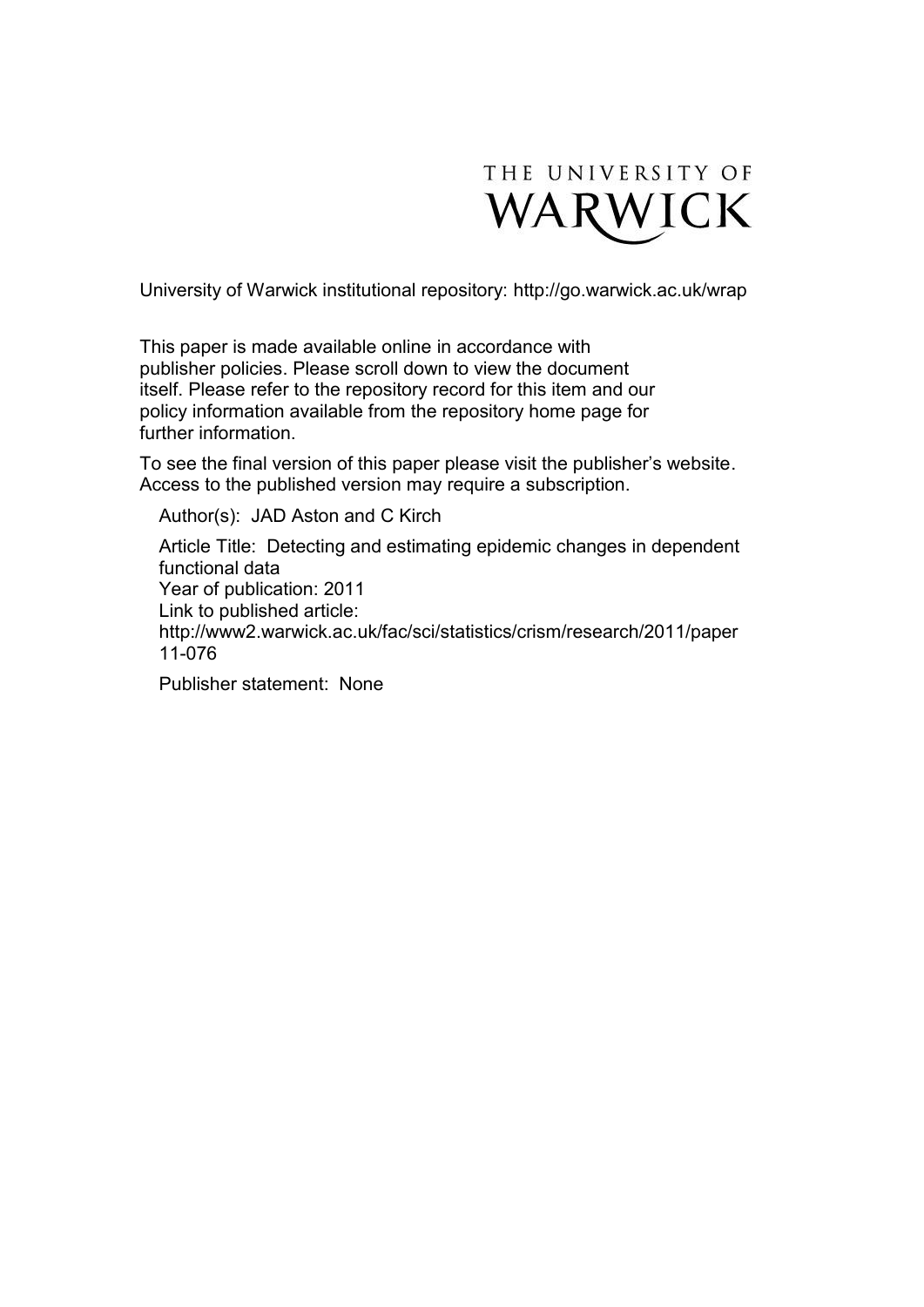# Detecting and estimating epidemic changes in dependent functional data <sup>∗</sup>

John A D Aston†and Claudia Kirch‡

February 22, 2011

#### Abstract

Change point detection in sequences of functional data is examined where the functional observations are dependent. Of particular interest is the case where the change point is an epidemic change (a change occurs and then the observations return to baseline at a later time). The theoretical properties for various tests for at most one change and epidemic changes are derived with a special focus on power analysis. Estimators of the change point location are derived from the test statistics and theoretical properties investigated.

Keywords: change point test, change point estimator, functional data, dimension reduction, power analysis

AMS Subject Classification 2000: 62H15, 62H12, 62M10

# 1 Introduction

The statistical analysis of functional data has progressed rapidly over the last few years, leading to the possibility of more complex structures being amenable to such techniques. This is particularly true of the complex correlation structure present within and across many functional observed data, requiring methods that can deal both with internal and external dependencies between the observations. Nonparametric techniques for the analysis of functional data are becoming well established (see Ferraty and Vieu  $[8]$  or Horváth and Kokoszka  $[11]$  for a good overview), and this paper sets out a nonparametric framework for change point analysis within dependent functional data. This extends the work of Berkes et al. [\[3\]](#page-21-2) and Aue et al. [\[2\]](#page-21-3) in the i.i.d case as well as of Hörmann and Kokoszka  $[10]$  for weakly dependent data all of them for

<sup>\*</sup>This work as well as the position of the second author was financed by the Stifterverband für die Deutsche Wissenschaft by funds of the Claussen-Simon-trust. The first author was also supported by the Engineering and Physical Sciences Research Council (UK) through the CRiSM programme grant and by the project grant EP/H016856/1, and thanks SAMSI for hosting the author during which some of the work was carried out.

<sup>†</sup>CRiSM, Department of Statistics, University of Warwick, Coventry, CV4 7AL, UK; J.A.D.Aston@warwick.ac.uk

<sup>‡</sup>Karlsruhe Institute of Technology (KIT), Institute for Stochastics, Kaiserstr. 89, D – 76133 Karlsruhe, Germany; claudia.kirch@kit.edu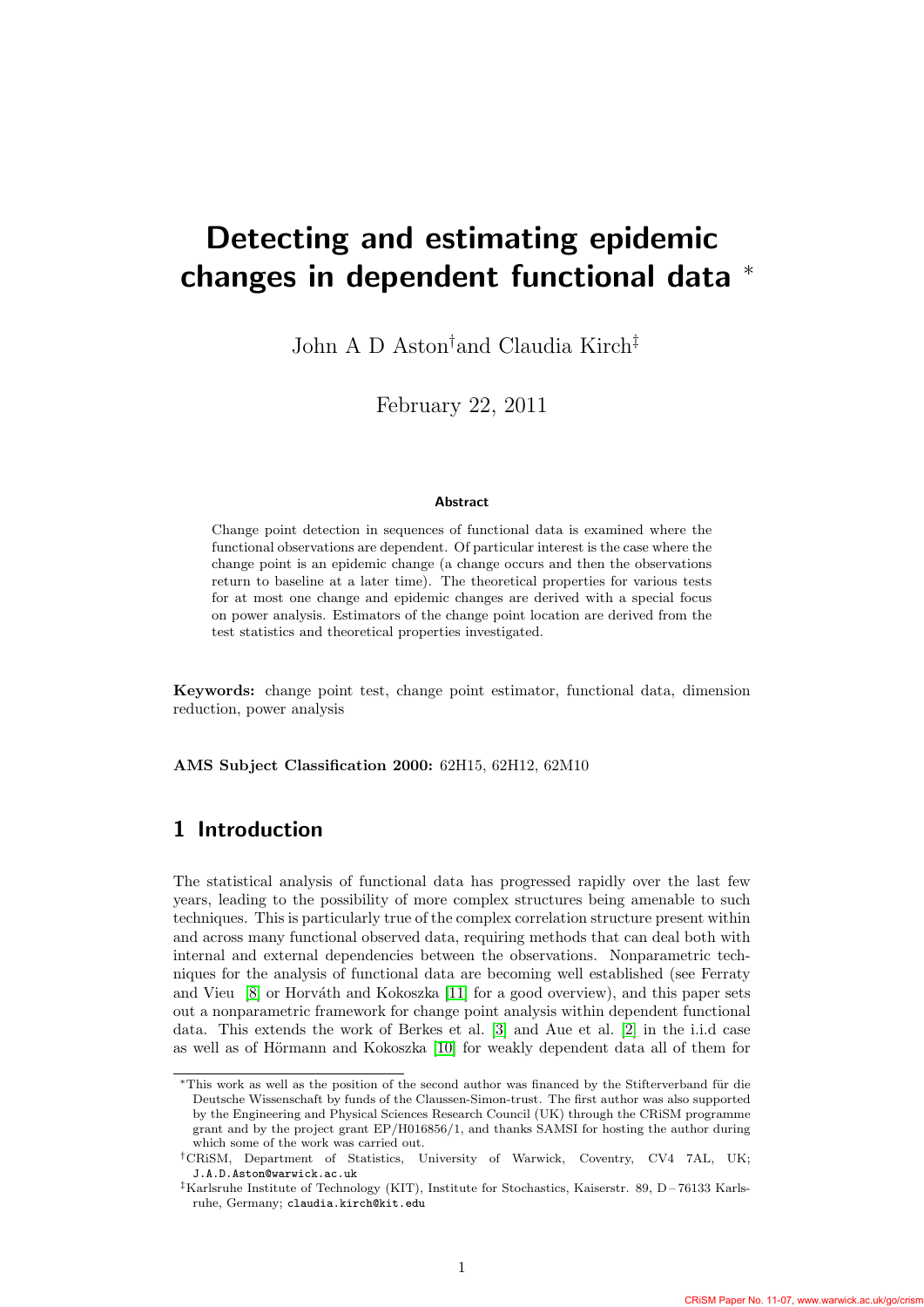at most one change point (AMOC). In the present paper, a wide class of dependency structures is accounted for and two types of change point alternatives are considered, AMOC and epidemic changes, where the observations having changed return to their original state after some unknown time.

Tests and estimators are usually based on dimension-reduction techniques, where it is important that the change is not orthogonal to the projection subspace (for details see Section [2\)](#page-2-0). Most methodology, including those references given above, chooses this subspace based on estimated principle components assuming a general covariance structure within the functional data.

The choice of estimator for the covariance is critical for the power analysis in detecting the change. In particular, a large enough change will switch the estimated principle components in such a way that the change is no longer orthogonal to the projection subspace making it detectable (cf. Theorems [3.2\)](#page-12-0). This switch occurs even for small changes if the underlying covariance structure of the functional data is flat showing that this method yields good results even and especially for underlying covariance structures that are usually seen as being inappropriate for standard prinicipal components analysis. In addition, the theorems characterize detectable changes in terms of the (unobserved) uncontaminated covariance structure, formalising remarks given in Berkes et al. [\[3\]](#page-21-2).

The paper proceeds as follows. In Section [2,](#page-2-0) methods for the detection and estimation of change points for dependent functional observations are derived. These methods are presented using an arbitrary orthonormal projection subspace which allows the same general theory to apply regardless of the subspace projection choice. Possible ways of choosing the projection, including issues associated with estimating these projections from the data are detailed in Section [3.](#page-9-0) The final section gives the details of the proofs.

# <span id="page-2-0"></span>2 Change-Point Detection Procedures

In this section we investigate change point detection procedures for a mean change in functional observations  $X_i(t), t \in \mathcal{Z}, i = 1, \ldots, n$ , where  $\mathcal Z$  is some compact set. This setting for independent (functional) observations with at most one change point (AMOC) was investigated by Berkes et al. [\[3\]](#page-21-2) and for specific weak dependent processes by Hörmann and Kokoszka  $[10]$ . We will also allow for dependency (in time) of the functional observations (using meta-assumptions in order to allow for a very general class of dependency) and additionally to the AMOC-Model consider an epidemic change, where after a certain time the mean changes back.

The AMOC-Model is given by

$$
X_i(t) = Y_i(t) + \mu_1(t)1_{\{i \leq \vartheta n\}} + \mu_2(t)1_{\{\vartheta n < i \leq n\}},\tag{2.1}
$$

where the mean functions before and after the change  $\mu_i = \mu_i(\cdot)$  as well as the functional time series  $\{Y_i(\cdot) : 1 \leqslant i \leqslant n\}$  are elements of  $L^2(\mathcal{Z})$ , that are  $(a.s.)$ continuous,  $0 < \vartheta \leq 1$  describes the position of the change,  $E Y_i(t) = 0$ .  $\mu_1$ ,  $\mu_2$  as well as  $\vartheta$  are unknown.

The epidemic model is given by

$$
X_i(t) = Y_i(t) + \mu_1(t) + (\mu_2(t) - \mu_1(t))1_{\{\vartheta_1 n < i \leq \vartheta_2 n\}},\tag{2.2}
$$

where  $\mu_i$  and  $\{Y_i(\cdot): 1 \leq i \leq n\}$  are as above,  $0 < \vartheta_1 \leq 1$  marks the beginning of the epidemic change, while  $\vartheta_1 \leqslant \vartheta_2 \leqslant 1$  marks the end of the epidemic change.  $\mu_1, \mu_2$  as well as  $\vartheta_1$ ,  $\vartheta_2$  are unknown.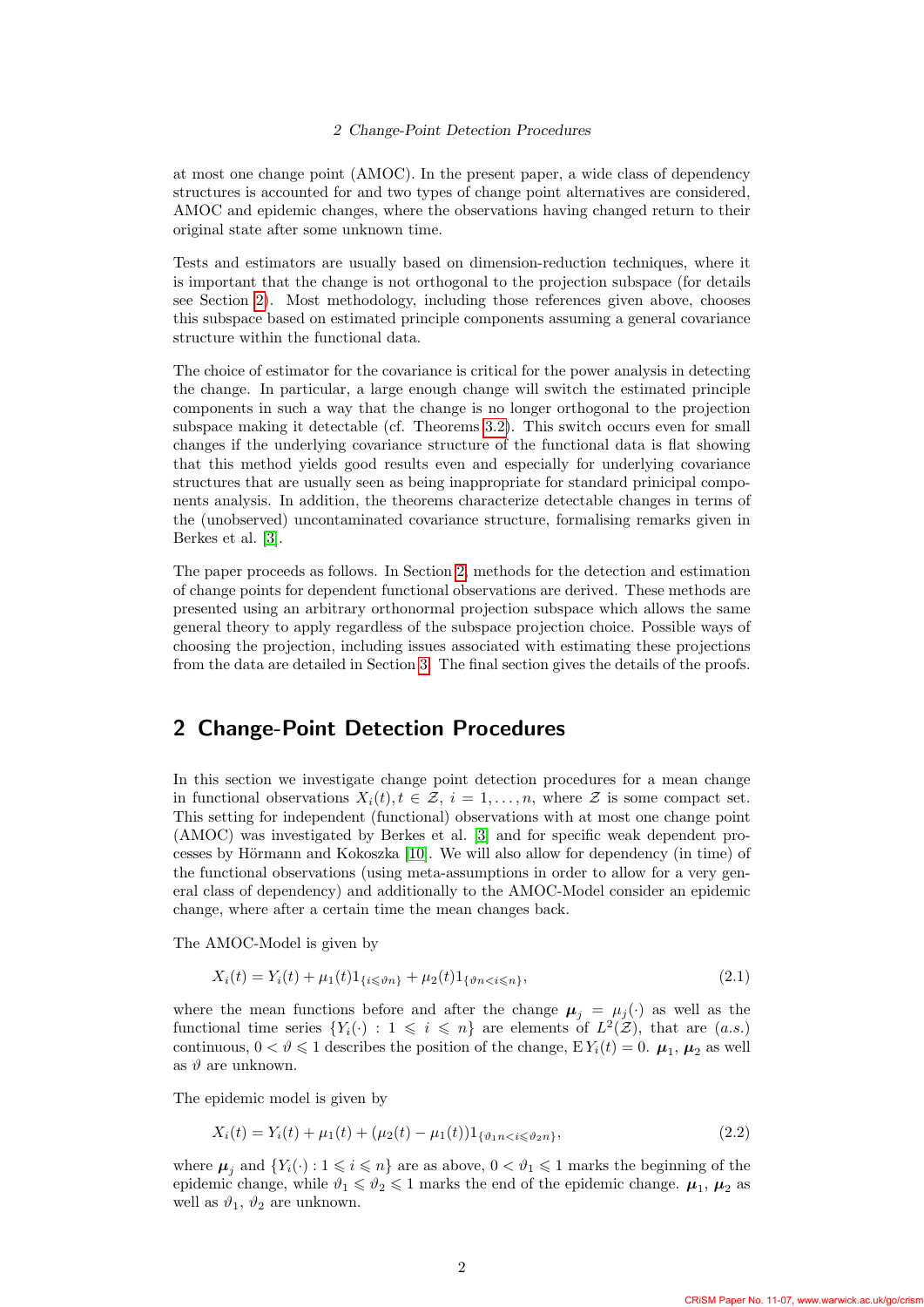We begin by considering the corresponding testing problems. Estimators for the point of changes  $\vartheta$  (resp.  $\vartheta_1, \vartheta_2$ ) are related to the test statistics and will be considered in Section [2.2.](#page-8-0)

### <span id="page-3-1"></span>2.1 Testing Problem

We are interested in testing the null hypothesis of no change in the mean

 $H_0: \mathbb{E} X_i(\cdot) = \mu_1(\cdot), \quad i = 1, \ldots, n,$ 

versus the AMOC alternative

$$
H_1^{(A)}: \mathcal{E} X_1(\cdot) = \mu_1(\cdot), \quad i = 1, \dots, \lfloor \vartheta n \rfloor, \quad \text{but}
$$
  

$$
\mathcal{E} X_1(\cdot) = \mu_2(\cdot) \neq \mu_1(\cdot), \quad i = \lfloor n\vartheta \rfloor + 1, \dots, n, \quad 0 < \vartheta < 1
$$

respectively versus the epidemic change alternative

$$
H_1^{(B)}: \mathcal{E} X_1(\cdot) = \mu_1(\cdot), \quad i = 1, \dots, \lfloor \vartheta_1 n \rfloor, \lfloor \vartheta_2 n \rfloor + 1, \dots, n, \quad \text{but}
$$
  

$$
\mathcal{E} X_1(\cdot) = \mu_2(\cdot) \neq \mu_1(\cdot), \quad i = \lfloor n\vartheta_1 \rfloor + 1, \dots, \lfloor \vartheta_2 n \rfloor, \quad 0 < \vartheta_1 < \vartheta_2 < 1.
$$

Note that the null hypothesis corresponds to the cases where  $\vartheta = 1$  (AMOC) resp.  $\vartheta_1 = \vartheta_2 = 1$  (epidemic change).

It is well known how to test for mean changes in multivariate observations (cf. e.g. Horváth et al.  $[12]$ ). However, in a functional setting, respectively for high-dimensional data, this is computationally not feasible anymore. Here, the idea is to use a projection into a lower dimensional space and use standard change point statistics for the projected data. In Section [3](#page-9-0) we discuss the standard approach using estimated principle components, which was also used by Berkes et al.  $[3]$ . In fact even if the first d principle components were known it would still be preferable to use estimated principle components because this leads to a better detectability of changes as Theorem [3.2](#page-12-0) b) shows. A discussion of different choices of a subspace as well as different estimation procedures can be found in Aston and Kirch [\[1\]](#page-21-6).

Let the projection subspace of your choice be spanned by the orthonormal system  $\{v_i(\cdot), j = 1, \ldots, d\}$ . We assume, that we can estimate  $v_i$  by  $\hat{v}_i$  up to a sign. It is possible to weaken this assumption as long as the subspace can consistently be estimated, however the following proofs and Assumption  $P.2$  $P.2$  have to be strengthened to allow for triangular arrays.

<span id="page-3-0"></span>**Assumption** ON. 1. Let  $\{v_k(\cdot), k = 1, \ldots, d\}$  and  $\{\hat{v}_k(\cdot), k = 1, \ldots, d\}$  be orthonormal systems.  $\hat{v}_k(\cdot)$ ,  $k = 1, \ldots, d$ , are estimators which fulfill under  $H_0$ 

$$
\int (\widehat{v}_k(t) - s_k v_k(t))^2 dt = O_P(n^{-1}),
$$

where  $s_k = \text{sgn} \left( \int v_k(t) \widehat{v}_k(t) dt \right)$ .

Under alternatives one can not generally expect that the estimator  $\hat{v}_k$  still converges to  $v_k$ , however it frequently stabilizes by converging to a different orthonormal system  $\{w_k(\cdot): k = 1, \ldots, d\}$  (cf. Assumption  $\mathcal{ON}.\mathbb{2}$  and Section [3\)](#page-9-0). Depending on  $\{w_k\}$  this may even be a feature not a drawback as it may lead to a better detectability of the change point. Theorem [3.2](#page-12-0) shows that this is for example the case if one uses estimated principle components based on the below nonparametric covariance estimator.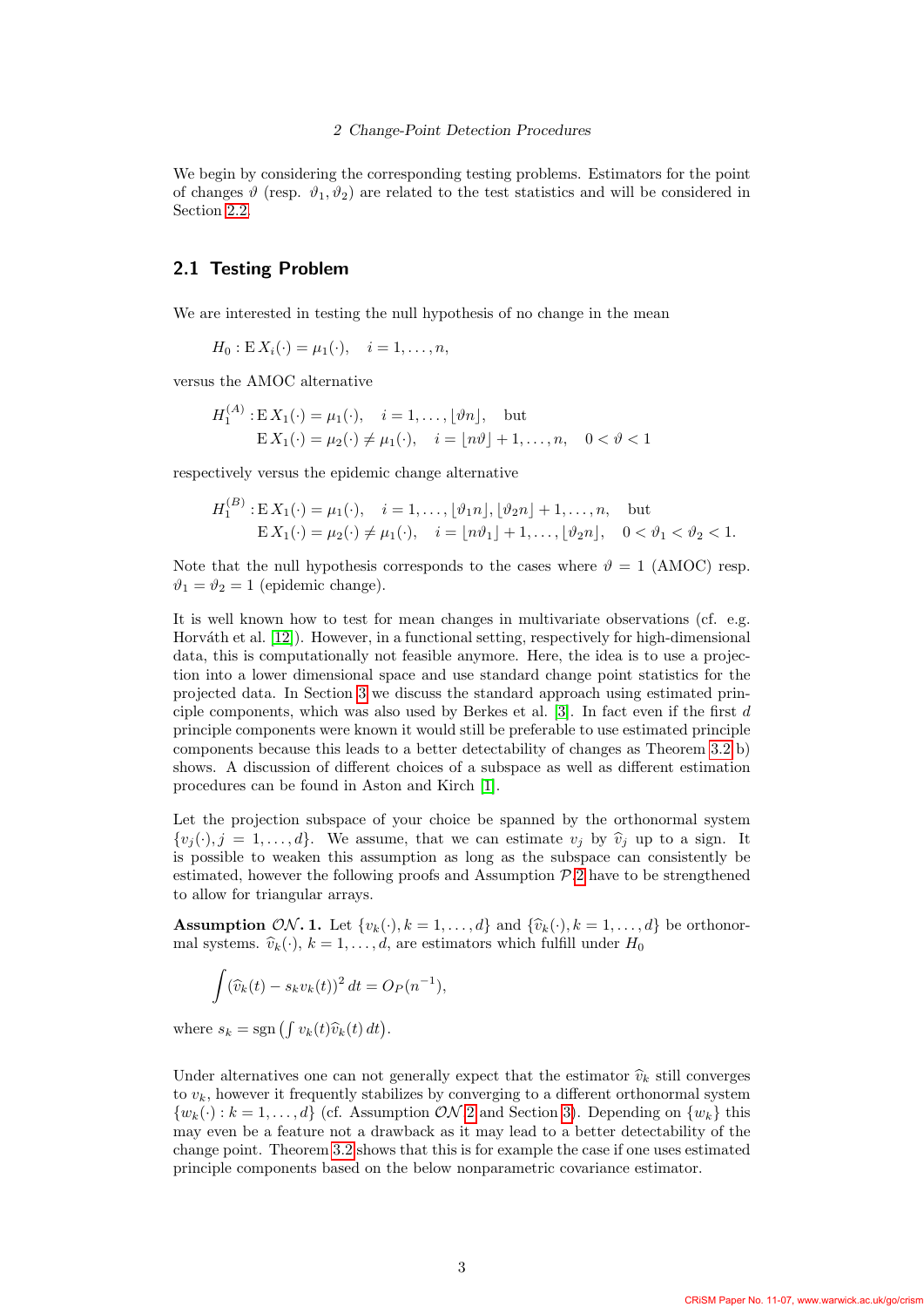We are now ready to explain the main idea of the testing procedure. Denote by  $\hat{\eta}_{i,l}$  the estimated scores, i.e. the projection coefficients of the estimated orthonormal system. To elaborate

$$
\widehat{\eta}_{i,l} = \langle X_i, \widehat{v}_l \rangle = \int X_i(t)\widehat{v}_l(t) dt, \quad i = 1, \dots, n, \quad l = 1, \dots, d.
$$

Then,  $\hat{\eta}_i = (\hat{\eta}_{i,1}, \dots, \hat{\eta}_{i,d})^T$  is a d-dimensional time series exhibiting the same type of change as the functional sequence  $\{X_i(\cdot): 1 \leq i \leq n\}$  if the change is not orthogonal change as the functional sequence  $\{X_i(\cdot): 1 \leq i \leq n\}$  if the change is not orthogonal to the subspace spanned by  $\widehat{v}_1(\cdot), \ldots, \widehat{v}_d(\cdot)$ . To see this, let

<span id="page-4-4"></span>
$$
\check{\eta}_{i,l} = \langle Y_i, \hat{v}_l \rangle = \int Y_i(t)\hat{v}_l(t) dt.
$$
\n(2.3)

Then it holds

<span id="page-4-3"></span>
$$
\widehat{\eta}_{i,l} = \check{\eta}_{i,l} + 1_{\{i \leq \vartheta n\}} \int \mu_1(t)\widehat{\nu}_l(t) dt + 1_{\{i > \vartheta n\}} \int \mu_2(t)\widehat{\nu}_l(t) dt \tag{2.4}
$$

in case of AMOC change and an analogous expression for the epidemic change. Consequently, a change is present in the projected data if

$$
\int \Delta(t)\widehat{v}_l(t) dt \neq 0, \qquad \Delta(t) = \mu_1(t) - \mu_2(t), \qquad \text{for some } l = 1, \dots, d.
$$

This representation suggests to use multivariate change point statistics based on  $\hat{\eta}_i$ ,  $i = 1, \ldots, n$ , which are usually based on  $i = 1, \ldots, n$ , which are usually based on

$$
\frac{1}{\sqrt{n}}\mathbf{S}_n(k) = \frac{1}{\sqrt{n}}\left(\sum_{1\leqslant i\leqslant k}\widehat{\boldsymbol{\eta}}_i - \frac{k}{n}\sum_{i=1}^n\widehat{\boldsymbol{\eta}}_i\right).
$$
\n(2.5)

In fact, if we use an orthonormal basis, i.e. the complete space instead of a subspace, we obtain the Hilbert space analogue of the classic CUSUM change point statistic regardless of the choice of basis, since by  $X_i = \sum_{l \geq 1} \hat{\eta}_{i,l} \hat{v}_l$  and Parsevals identity

$$
\max_{k} \frac{1}{n} \sum_{l \geq 1} \left( \sum_{i=1}^{k} \left( \widehat{\eta}_{i,l} - \overline{\widehat{\eta}}_{l} \right) \right)^2 = \max_{k} \frac{1}{n} \left\| \sum_{i=1}^{k} (X_i(t) - \overline{X}_i(t)) \right\|^2,
$$
\n(2.6)

where  $\|\cdot\|$  is the  $L^2$ -norm.

In order to get limit theorems for  $\mathbf{S}_n$  we need to impose certain assumptions on  $\{Y_i(\cdot)\}$ as well as the true scores

<span id="page-4-1"></span>
$$
\eta_{i,l} = \int Y_i(t)v_l(t) dt \quad i = 1, \dots, n, \quad l = 1, 2, \dots
$$
\n(2.7)

<span id="page-4-2"></span>**Assumption P.1.** The time series  $\{Y_i(\cdot): i \geq 1\}$  is centered, stationary and ergodic with

$$
\mathbb{E} \|Y_1(\cdot)\|^2 = \int \mathbb{E}(Y_1^2(t)) dt < \infty.
$$

<span id="page-4-0"></span>**Assumption P. 2.** Consider  $\eta_{i,l}$  as in  $(2.7), l = 1, \ldots, d$ , as well as  $\eta_i = (\eta_{i,1}, \ldots, \eta_{i,d})^T$ .

a) The time series  $\{\eta_i : i \in \mathbb{Z}\}$  is stationary and short-range dependent i.e.

$$
\sum_{i\in\mathbb{Z}}|\operatorname{cov}(\eta_{0,l_1},\eta_{i,l_2})|<\infty,\quad l_1,l_2=1,\ldots,d.
$$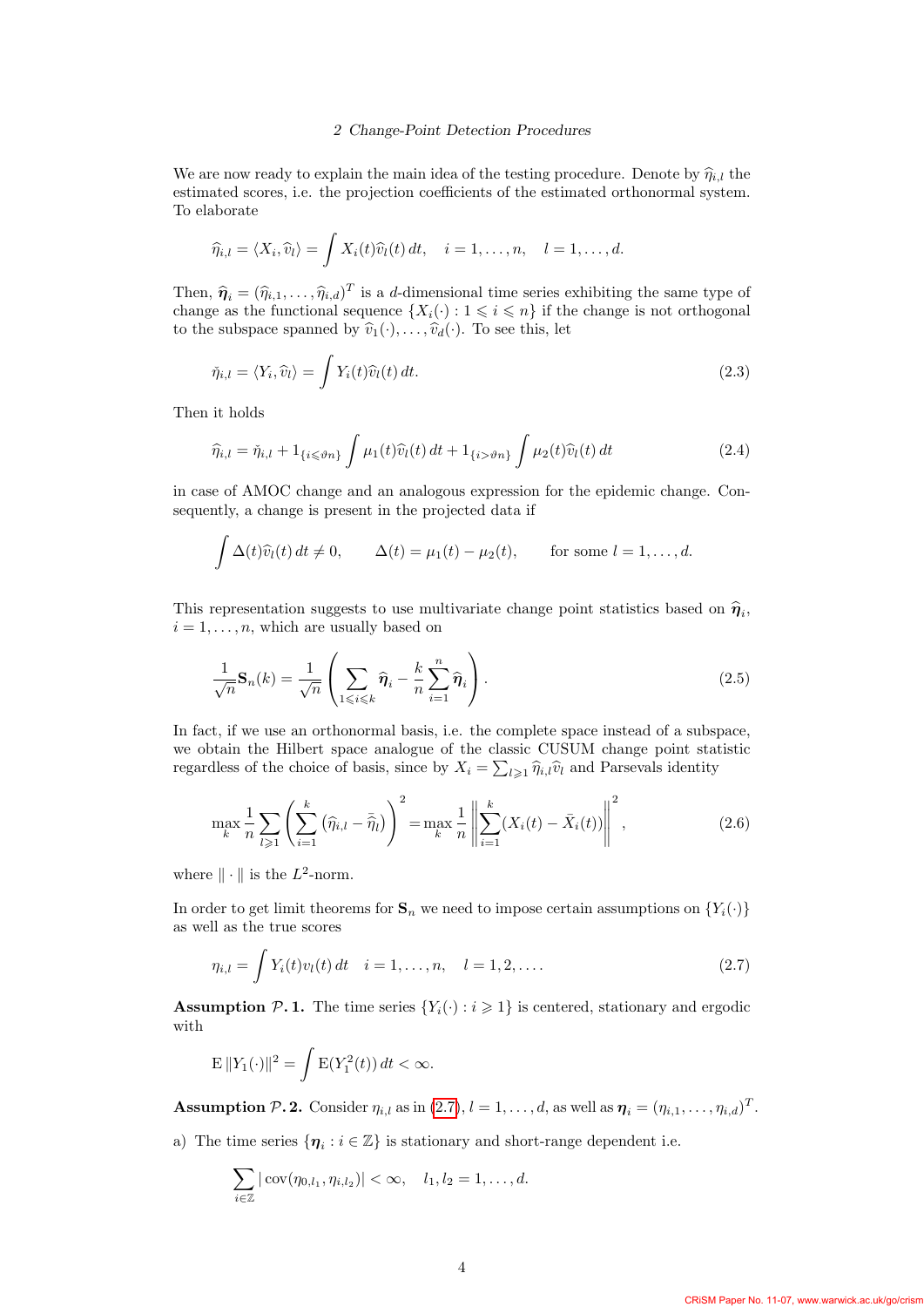b)  $\{\boldsymbol{\eta}_i\}$  fulfills the following functional limit theorem

$$
\left\{\frac{1}{\sqrt{n}}\sum_{1\leqslant i\leqslant nx}\boldsymbol{\eta}_i: 0\leqslant x\leqslant 1\right\}\stackrel{D^d[0,1]}{\longrightarrow}\{\boldsymbol{W}_d(x): 0\leqslant x\leqslant 1\},\
$$

where 
$$
W_d
$$
 is a d-dimensional Wiener process with positive-definite covariance matrix  $\Sigma = \sum_{k \in \mathbb{Z}} \Gamma(k)$ ,  $\Gamma(j) = \mathbb{E} \eta_t \eta_{t+h}^T$ ,  $h \ge 0$ , and  $\Gamma(h) = \Gamma(-h)^T$  for  $h < 0$ .

Assumption  $P.2$  $P.2$  is fulfilled for a large class of functional time series and allows an easy extension of our results to different dependency concepts. Remark [2.1](#page-5-0) shows, for instance, the validity of Assumption  $P.2$  $P.2$  in case of strong mixing resp.  $L^p - m$ approximable sequences, a weak dependency concept recently introduced to functional data by Hörmann and Kokoszka [\[10\]](#page-21-4).

**Definition 2.1.** A stationary process  $\{Y_i : j \in \mathbb{Z}\}\)$  is called strong mixing with mixing rate  $r_m$  if

$$
\sup_{A,B}|P(A \cap B) - P(A)P(B)| = O(r_m), \qquad r_m \to 0,
$$

where the supremum is taken over all  $A \in \mathcal{A}(Y_0, Y_{-1}, \ldots)$  and  $B \in \mathcal{A}(Y_m, Y_{m+1}, \ldots)$ .

**Definition 2.2.** A stationary (Hilbert-space valued) process  $\{Y_j : j \in \mathbb{Z}\}\in L_H^p$  is called  $L^p - m$ -approximable if  $Y_j = f(\epsilon_j, \epsilon_{j-1}, \ldots)$ , where  $\epsilon_i$  are i.i.d., f is measurable and

$$
\sum_{m\geqslant 1} \left( \mathbf{E} \left\| Y_m - Y_m^{(m)} \right\|^p \right)^{1/p} < \infty,
$$

where  $Y_j^{(m)} = f(\epsilon_j, \ldots, \epsilon_{j-m+1}, \epsilon'_{j-m}, \epsilon'_{j-m+1}, \ldots)$  and  $\{\epsilon'_j\}$  is an independent copy of  $\{\epsilon_j\}.$ 

- <span id="page-5-0"></span>**Remark 2.1.** a) If  $\{Y_j(\cdot)\}\$ is strong mixing then  $\{\eta_{i,j} : i = 1, \ldots, n\}$  is strong-mixing with the same rate (cf. Proposition 10.4 in Ferraty and Vieu [\[8\]](#page-21-0)). Under certain moment conditions in combination with conditions on the mixing rate Davydovs covariance inequality (cf. e.g. Lemma 2.1 in Kuelbs and Philipp [\[15\]](#page-21-7)) yields  $\mathcal{P}.2$  $\mathcal{P}.2$  a).  $P.2$  $P.2$  b) can for example be derived from strong invariance principles under similar conditions as given in Kuelbs and Philipp [\[15\]](#page-21-7).
- b) If  $\{Y_j(\cdot)\}\$ is  $L^p m$ -approximable, then  $\{\boldsymbol{\eta}_j\}$  is also  $L^p m$ -approximable and hence  $P.2$  $P.2$  a) holds if  $p = 2$  (cf. Hörmann and Kokoszka [\[10\]](#page-21-4), Theorem 4.2 and comments below). In this situation  $P.2$  $P.2$  b) follows from Theorem A.2 in Hörmann and Kokoszka [\[10\]](#page-21-4).

The following lemma gives the null asymptotics in  $D[0, 1]$  for the process  $\mathbf{S}_n(\cdot)$ . From this we can easily obtain the null asymptotics of various popular test statistics in our main Theorem [2.1.](#page-6-0)

<span id="page-5-1"></span>**Lemma 2[.1](#page-4-2).** Let Assumptions  $ON.1$  as well as  $P.1 - P.2$  $P.1 - P.2$  be fulfilled. Then under  $H_0$  it holds

$$
\left\{\frac{1}{\sqrt{n}}\widetilde{\mathbf{S}}_n(x):0\leqslant x\leqslant 1\right\}\stackrel{D^d[0,1]}{\longrightarrow}\left\{\Sigma^{1/2}\mathbf{B}_d(x):0\leqslant x\leqslant 1\right\},\right
$$

where  $\widetilde{\mathbf{S}}_n(x) = (\widetilde{S}_{n,1}(x), \ldots, \widetilde{S}_{n,d}(x))^T$ ,  $s_l = sgn(\int v_k(t)\widehat{v}_k(t) dt)$  and

$$
\widetilde{S}_{n,l}(x) = s_l S_{n,l}(x) = s_l \sum_{1 \leq i \leq n} \left( \widehat{\eta}_{i,l} - \frac{1}{n} \sum_{i=1}^n \widehat{\eta}_{i,l} \right), \quad l = 1, \dots, d. \tag{2.8}
$$

 $\Sigma$  is as in Assumption P[.2](#page-4-0) and  $\mathbf{B}_d$  is a standard d-dimensional Brownian bridge.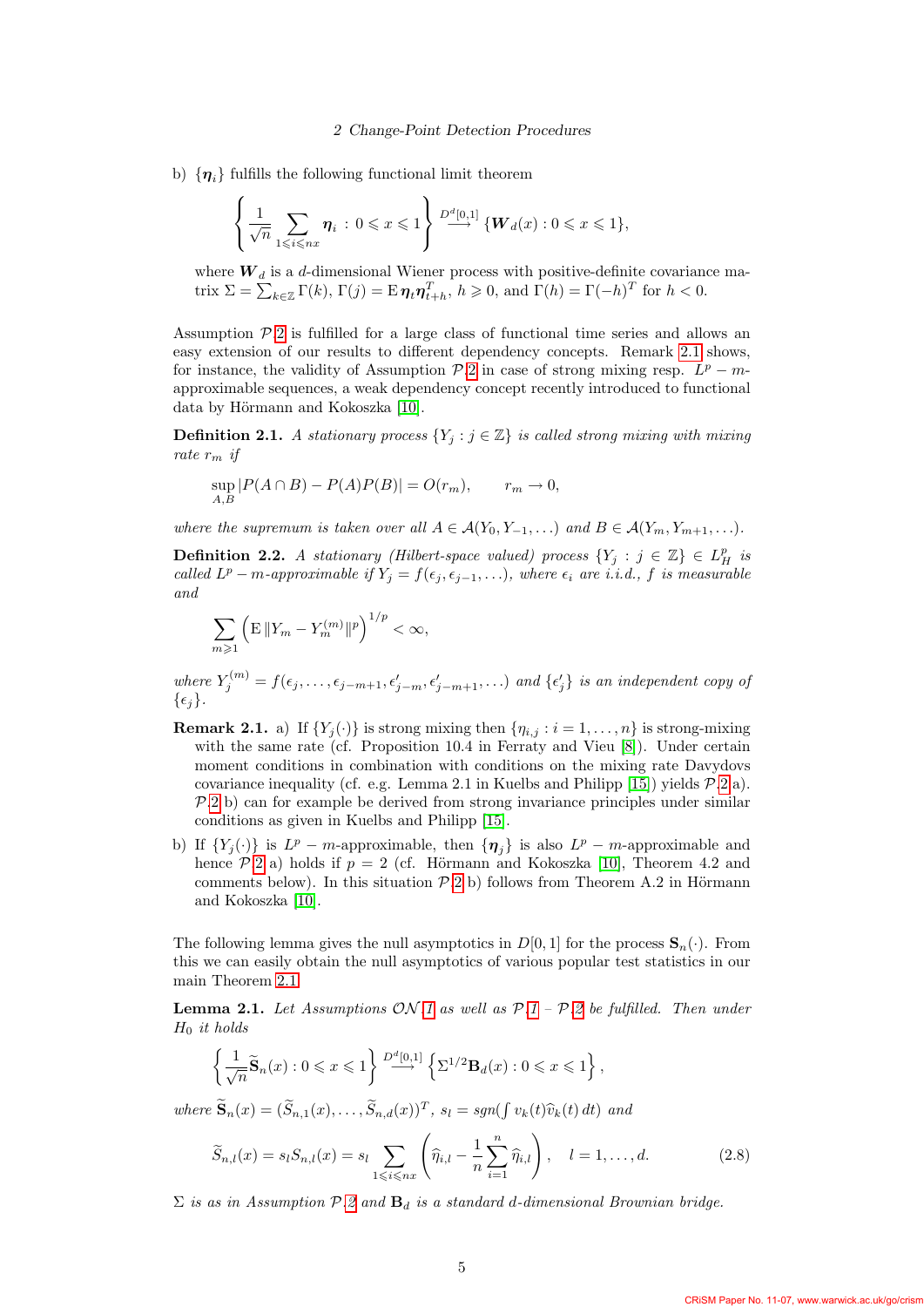Remark 2.2. The proof shows that the result remains valid if the rate in Assump-tion ON[.1](#page-4-2) is replaced by  $o_P(1)$  as well as P.1 by  $\sup_{0 \le x \le 1} \int \left( \frac{1}{\sqrt{n}} \sum_{1 \le i \le nx} Y_i(t) \right)^2$  $O_P(1)$ . The latter one follows for example from functional central limit theorems for the Banach space valued random variables  $\{Y_i(\cdot)\}.$ 

Since it is not possible to estimate the sign  $s_l$ , test statistics should be based on  $(S_{n,l}(\cdot))^2$  as  $s_l^2 = 1$ . The next theorem gives the null asymptotics for popular statistics for the AMOC-change alternative. Analogous results for weighted versions of the statistics can also be obtained immediately from Lemma [2.1.](#page-5-1)

<span id="page-6-0"></span>**Theorem [2.1](#page-5-1).** Let the assumptions of Lemma 2.1 hold. Furthermore let  $\hat{\Sigma}$  be a consistent symmetric positive-definite estimator for  $\Sigma$  and  $B_l(\cdot), l = 1, \ldots, d$ , be independent standard Brownian bridges.

a) The following statistics are suitable to detect AMOC-change alternatives:

$$
T_n^{(A1)} = \frac{1}{n^2} \sum_{k=1}^n \mathbf{S}_n (k/n)^T \widehat{\Sigma}^{-1} \mathbf{S}_n (k/n),
$$
  
\n
$$
T_n^{(A2)} = \max_{1 \le k \le n} \frac{1}{n} \mathbf{S}_n (k/n)^T \widehat{\Sigma}^{-1} \mathbf{S}_n (k/n),
$$
  
\nwhere  $\mathbf{S}_n(x) = \sum_{1 \le j \le nx} \left( \widehat{\boldsymbol{\eta}}_j - \frac{1}{n} \sum_{i=1}^n \widehat{\boldsymbol{\eta}}_i \right).$ 

Under  $H_0$  it holds:

$$
(i) \quad T_n^{(A1)} \xrightarrow{\mathcal{L}} \sum_{1 \leq l \leq d} \int_0^1 B_l^2(x) \, dx.
$$

$$
(ii) \quad T_n^{(A2)} \xrightarrow{\mathcal{L}} \sup_{0 \leq x \leq 1} \sum_{1 \leq l \leq d} B_l^2(x).
$$

b) The following statistics are suitable to detect epidemic change alternatives.

$$
T_n^{(B1)} = \frac{1}{n^3} \sum_{1 \le k_1 < k_2 \le n} \mathbf{S}_n (k_1/n, k_2/n)^T \hat{\Sigma}^{-1} \mathbf{S}_n (k_1/n, k_2/n),
$$
\n
$$
T_n^{(B2)} = \max_{1 \le k_1 < k_2 \le n} \frac{1}{n} \mathbf{S}_n (k_1/n, k_2/n)^T \hat{\Sigma}^{-1} \mathbf{S}_n (k_1/n, k_2/n),
$$
\nwhere  $\mathbf{S}_n(x, y) = \mathbf{S}_n(y) - \mathbf{S}_n(x) = \sum_{nx < j \le ny} \left( \hat{\mathbf{\eta}}_j - \frac{1}{n} \sum_{i=1}^n \hat{\mathbf{\eta}}_i \right).$ 

Under  $H_0$  it holds:

$$
(i) \quad T_n^{(B1)} \xrightarrow{\mathcal{L}} \sum_{1 \leq l \leq d} \int \int_{0 \leq x < y \leq 1} (B_l(x) - B_l(y))^2 \, dx \, dy.
$$
\n
$$
(ii) \quad T_n^{(B2)} \xrightarrow{\mathcal{L}} \sup_{0 \leq x < y \leq 1} \sum_{1 \leq l \leq d} (B_l(x) - B_l(y))^2.
$$

Remark 2.3. For the above test statistics estimators of the long-run covariance matrix  $\Sigma$  are needed. Usually, estimators are of the following type:

$$
\widehat{\Sigma} = \sum_{|h| \leqslant b_n} w_q(h/b_n) \widehat{\Gamma}(h),
$$

for some appropriate weight function  $w_q$  and bandwidth  $b_n$  where

$$
\widehat{\Gamma}(h) = \frac{1}{n} \sum_{j=1}^{n-h} \widehat{\eta}_j \widehat{\eta}_{j+h}^T, \quad h \ge 0, \quad \widehat{\Gamma}(h) = \widehat{\Gamma}(-h), \quad h < 0.
$$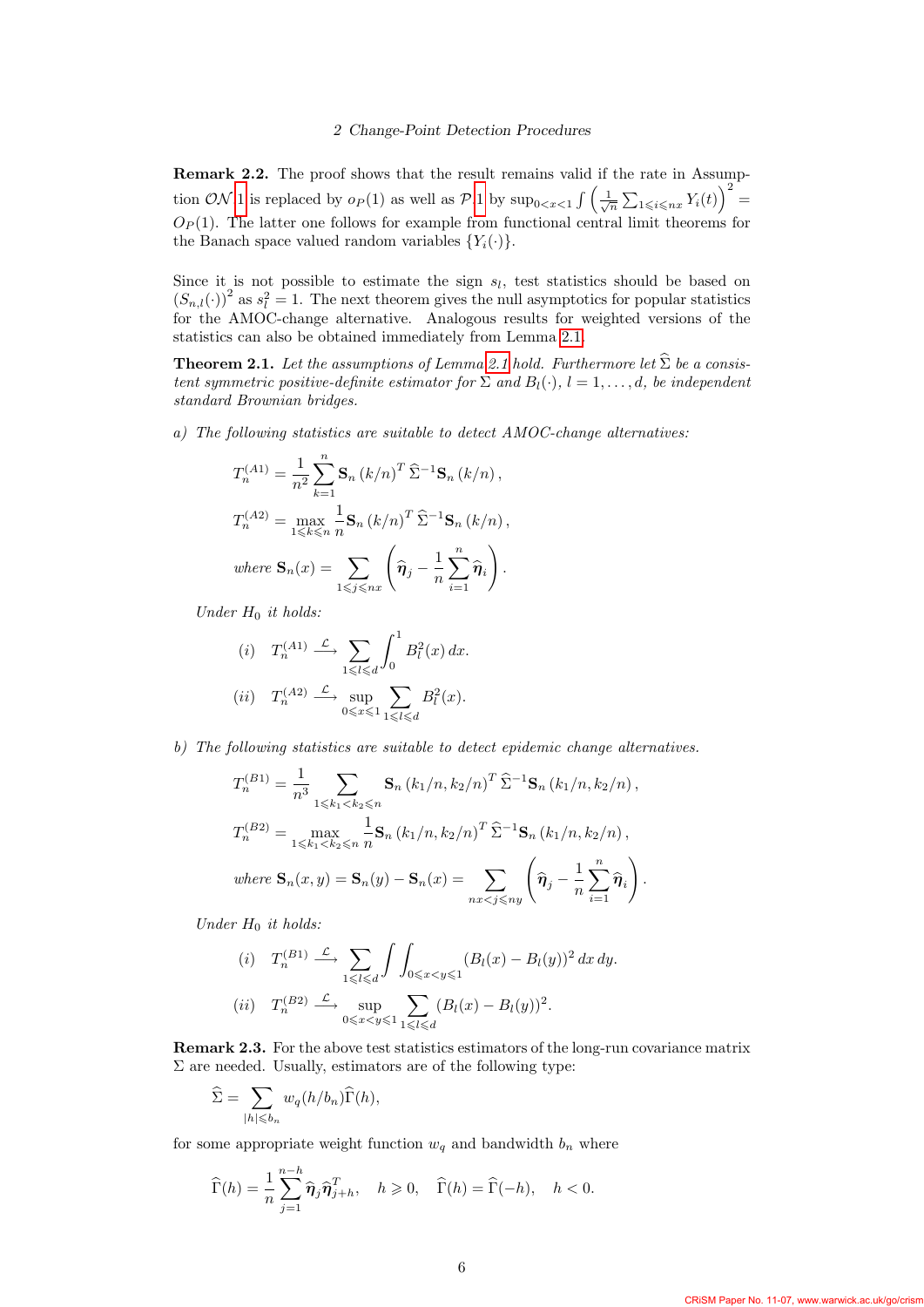Hörmann and Kokoszka [\[10\]](#page-21-4) prove consistency of this estimator for weakly dependent data. Politis [\[16\]](#page-21-8) proposed to use different bandwidths for each entry of the matrix in addition to an automatic bandwidth selection procedure for the class of flat-top weight functions. Generally, in change point analysis it is advisable to adapt the estimators to take a possible change point into account to improve the power of the test. For details in the univariate situation we refer to Hušková and Kirch [\[13\]](#page-21-9). More details on problems and solutions for this estimator in the present situation for real data can be found in Aston and Kirch [\[1\]](#page-21-6).

Now, we turn to the behaviour of the test under the alternative hypothesis. In this case, the estimators  $\hat{v}_k$  cannot in general be expected to converge to  $\pm v_k$  anymore, however the following stability assumption is frequently fulfilled (cf. Section [3\)](#page-9-0).

<span id="page-7-0"></span>**Assumption ON. 2.** Let  $\{w_k(\cdot), k = 1, \ldots, d\}$  be an orthonormal system,  $\{\widehat{v}_k(\cdot), k = 1, \ldots, d\}$  $1, \ldots, d$  the same estimators as before. Under the alternative it holds

$$
\int (\widehat{v}_k(t) - s_k w_k(t))^2 dt = o_P(1),
$$

where  $s_k = \text{sgn}(\int w_k(t)\widehat{v}_k(t) dt)$ , i.e. the estimators converge to some contaminated<br>ON System. Note that  $w_k$  usually dopends on the type of alternative. For clarity we ON-System. Note that  $w_k$  usually depends on the type of alternative. For clarity we sometimes write  $w_{k,A}$  in case of an AMOC alternative and  $w_{k,B}$  in case of an epidemic change alternative.

<span id="page-7-1"></span>Lemma 2[.2](#page-7-0). Let Assumptions ON .2 and P[.1](#page-4-2) hold.

a) Under the AMOC-alternative  $H_1^{(A)}$ , it holds

$$
\sup_{0\leqslant x\leqslant 1}\left|\frac{1}{n}\sum_{1\leqslant i\leqslant nx}\widehat{\eta}_{i,l}-\frac{\lfloor nx\rfloor}{n^2}\sum_{i=1}^n\widehat{\eta}_{i,l}-s_l\int\Delta(t)w_{l,A}(t)\,dt\;g_A(x)\right|\stackrel{P}{\longrightarrow}0,
$$

where

$$
g_A(x) = \begin{cases} x(1 - \vartheta), & 0 < x \leq \vartheta, \\ \vartheta(1 - x), & \vartheta < x < 1, \end{cases}
$$

 $\Delta(t) = \mu_1(t) - \mu_2(t)$  and  $w_{l,A}$  are as in  $\mathcal{ON}.2$ .

b) Under the epidemic change alternative  $H_1^{(B)}$ , it holds

$$
\sup_{0 \leqslant x < y \leqslant 1} \left| \frac{1}{n} \sum_{\lfloor nx \rfloor < i \leqslant ny} \widehat{\eta}_{i,l} - \frac{\lfloor ny \rfloor - \lfloor nx \rfloor}{n^2} \sum_{i=1}^n \widehat{\eta}_{i,l} - s_l \int \Delta(t) w_{l,B}(t) \, dt \, g_B(x,y) \right| \xrightarrow{P} 0,
$$

where  $g_B(x, y) = g_B(y) - g_B(x)$  and

$$
g_B(x) = \begin{cases} x(\vartheta_2 - \vartheta_1) \int \Delta(t) w_{l,B}(t) dt, & x \leq \vartheta_1, \\ (\vartheta_1 - x(1 - \vartheta_2 - \vartheta_1)) \int \Delta(t) w_{l,B}(t) dt, & \vartheta_1 < x \leq \vartheta_2, \\ (x - 1)(\vartheta_2 - \vartheta_1) \int \Delta(t) w_{l,B}(t) dt, & x > \vartheta_2, \end{cases}
$$

$$
\Delta(t) = \mu_1(t) - \mu_2(t)
$$
 and  $w_{k,B}(\cdot)$  are as in  $\mathcal{ON}.\mathcal{Z}$ .

<span id="page-7-2"></span>From the lemma we can conclude that the above tests are consistent in all cases where the change is not orthogonal to the contaminated projection subspace. If one uses the first d estimated principle components a large enough change will switch the projection subspace in such a way that this condition is fulfilled and the change is detectable (cf. Theorem [3.2\)](#page-12-0).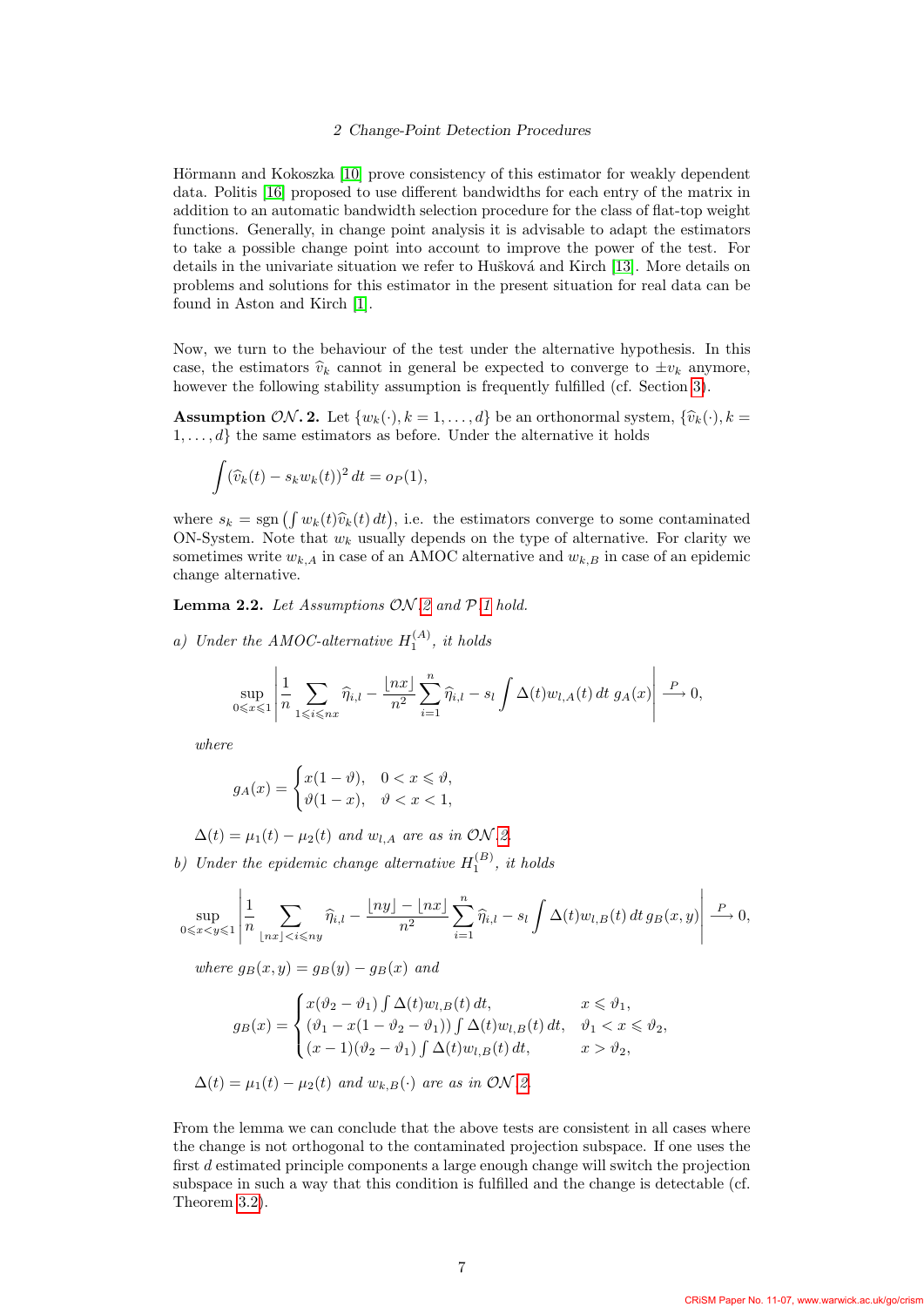Theorem 2.2. Let Assumptions ON [.2](#page-7-0) and P[.1](#page-4-2) hold, in addition to

$$
\int \Delta(t) w_{k,j}(t) dt \neq 0,
$$

 $\Delta(t) = \mu_1(t) - \mu_2(t)$ , for some  $k = 1, ..., d$  with  $j = A$  for a) and  $j = B$  for b). For the eigenvalues  $\xi_{j,n}$ ,  $j = 1, \ldots, d$ , of the estimator  $\widehat{\Sigma}$  under the alternative, it holds:  $\xi_{j,n} > 0$  as well as  $\xi_{j,n} = O_P(1)$ .

a) Under the AMOC alternative  $H_1^{(A)}$  it holds

$$
(i) \quad T_n^{(A1)} \xrightarrow{P} \infty, \qquad (ii) \quad T_n^{(A2)} \xrightarrow{P} \infty.
$$

b) Under the epidemic change alternative  $H_1^{(B)}$  it holds

$$
(i) \quad T_n^{(B1)} \stackrel{P}{\longrightarrow} \infty, \qquad (ii) \quad T_n^{(B2)} \stackrel{P}{\longrightarrow} \infty.
$$

The assumptions on the estimator  $\hat{\Sigma}$  are for example fulfilled if  $\hat{\Sigma} \stackrel{P}{\longrightarrow} \Sigma_A$  for some symmetric positive-definite matrix  $\Sigma_A$ .

Remark 2.4. Using Lemma [2.2](#page-7-1) one even obtains consistency of the tests for local **CONDUCTERT ALLACTED** EXECUTE EXAMPLED THE REFLEXION CHANGES WITH  $\left\| \Delta_n(\cdot) \right\| = \| \mu_{1,n}(\cdot) - \mu_{2,n}(\cdot) \| \to 0$  but  $\sqrt{n} |\int \Delta_n(t) w_{k,j}(t) dt | \to \infty$ .

## <span id="page-8-0"></span>2.2 Estimation of the Change-Point

In this section we consider estimators for the change point  $\vartheta$  under the AMOC alternative resp. for  $\vartheta_1$  and  $\vartheta_2$  under the epidemic change alternative and discuss consistency as well as rates of convergence.

First consider the AMOC alternative. Let  $arg max(a(x) : x) = min(x : a(x) =$  $\max_{y} a(y)$  and consider the estimator

$$
\hat{\vartheta} = \arg \max \left( \mathbf{S}_n^T(x) \hat{\Sigma}^{-1} \mathbf{S}_n(x) : 0 \leq x \leq 1 \right),
$$
\n
$$
\text{where } \mathbf{S}_n(x) = (S_{n,1}(x), \dots, S_{n,d}(x))^T, \quad S_{n,l}(x) = \sum_{1 \leq i \leq n} \hat{\eta}_{i,l} - \frac{\lfloor nx \rfloor}{n} \sum_{i=1}^n \hat{\eta}_{i,l}.
$$
\n(2.9)

Consistency of this estimator for i.i.d. observations and a specifically estimated ONsystem has been obtained by Berkes et al. [\[3\]](#page-21-2) and follows immediately from Lemma [2.2.](#page-7-1) Rates have been obtained by Aue et al. [\[2\]](#page-21-3) in this situation and their proof can be extended to the dependent situation. To this end we need the following additional assumption.

<span id="page-8-1"></span>**Assumption P. 3.** There exists an increasing sequence  $\alpha(n) \to \infty$  such that the contaminated scores  $\beta_{i,l} = \int Y_i(t)w_l(t) dt$  fulfill a Hájek -Renyi-type inequality:

$$
\max_{1 \leq k \leq n} \frac{\alpha(k)}{k} \left| \sum_{i=1}^k \eta_{i,l}^{(j)} \right| = O_P(1), \quad l = 1, \dots, d.
$$

**Remark 2.5.** Assumption  $P.3$  $P.3$  follows for examples from laws of logarithm, which hold under rather general moment assumptions (cf. Serfling [\[19\]](#page-21-10)). Under moment and mixing conditions even a law of iterated logarithm can be obtained cf. e.g. Dehling [\[5\]](#page-21-11).

<span id="page-8-2"></span>Theorem 2.3. Assume that the AMOC model holds. Furthermore, let the assumptions of Theorem [2.2](#page-7-2) hold, i.e. the change is detectable, in addition to  $\hat{\Sigma} \stackrel{P}{\longrightarrow} \Sigma_A$  for some symmetric positive-definite  $\Sigma_A$ .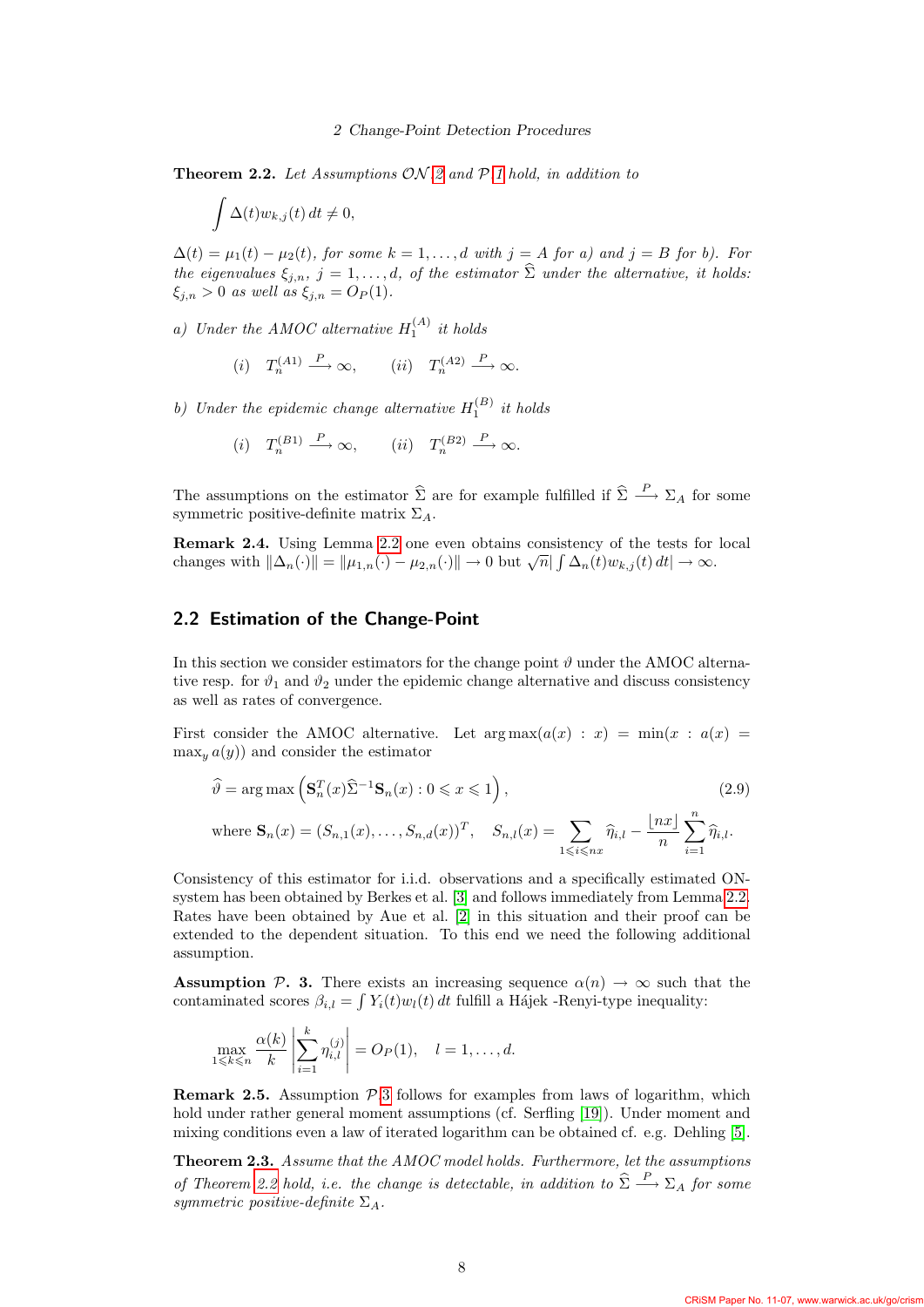a) Then, the estimator  $\widehat{\vartheta}$  is consistent, i.e.

$$
\widehat{\vartheta} - \vartheta = o_P(1).
$$

b) If additionally Assumption P[.3](#page-8-1) holds, then

$$
n(\widehat{\vartheta}-\vartheta)=O_P(1).
$$

Aue et al. [\[2\]](#page-21-3) additionally obtain the limit distribution of  $n(\hat{\theta}-\theta)$  in case of i.i.d. data showing that the rate in Theorem [2.3](#page-8-2) b) cannot be improved.

In case of an epidemic change alternative we consider the estimator

$$
(\widehat{\vartheta}_1, \widehat{\vartheta}_2) = \arg \max \left( \mathbf{S}_n^T(x, y) \widehat{\Sigma}_n^{-1} \mathbf{S}_n(x, y) : 0 \leq x < y \leq 1 \right),\tag{2.10}
$$
\n
$$
\text{where } \mathbf{S}_n(x, y) = \mathbf{S}_n(y) - \mathbf{S}_n(x)
$$

and  $(x_1, y_1) = \arg \max (Z(x, y) : 0 \leq x < y \leq 1)$  iff  $x_1 = \min (0 \leq x < 1 : Z(x, y) = 1)$  $\max_{0 \le s \le t \le 1} Z(s, t)$  for some y) and  $y_1 = \max(y > x_1 : Z(x_1, y) = \max_{0 \le s \le t \le 1} Z(s, t)).$ 

<span id="page-9-1"></span>Theorem 2.4. Assume that the epidemic change model holds. Furthermore, let the assumptions of Theorem [2.2](#page-7-2) hold, i.e. the change is detectable, in addition to  $\widehat{\Sigma} \stackrel{P}{\longrightarrow} \Sigma_A$  for some symmetric positive-definite  $\Sigma_A$ .

a) Then, the estimator  $(\widehat{\vartheta}_1, \widehat{\vartheta}_2)$  is consistent, i.e.

$$
(\widehat{\vartheta}_1 - \vartheta_1, \widehat{\vartheta}_2 - \vartheta_2)^T = o_P(1).
$$

b) If additionally Assumption P[.3](#page-8-1) holds, then

$$
n(\widehat{\vartheta}_1 - \vartheta_1, \widehat{\vartheta}_2 - \vartheta_2)^T = O_P(1).
$$

# <span id="page-9-0"></span>3 Principal Component Analysis for Subspace Selection

The procedures described in the previous sections depend heavily upon the choice of a subspace spanned by  $\{v_k(\cdot), k = 1, \ldots, d\}$  and even more importantly  $\{w_k(\cdot), k = 1, \ldots, d\}$  $1, \ldots, d$ . Precisely, we have seen that changes are detectable if they are not orthogonal to the contaminated subspace spanned by  $\{w_k(\cdot), k = 1, \ldots, d\}$ . A good combination of choice of subspace  $\{v_k(\cdot), k = 1, \ldots, d\}$  and estimation procedure can even have the nice property that the contaminated subspace  $\{w_k\}$  differs from  $\{v_k\}$  in such a way that the change is now detectable using the contaminated subspace. Theorem [3.2](#page-12-0) shows that this is the case if the first principle components are chosen according to the below nonparametric estimation procedure.

Classical dimension reduction techniques are often based on the first d principle components, which choose a subspace explaining most of the variance. To this end consider the (spatial) covariance kernel of  $Y_i(\cdot)$  given by

$$
c(t,s) = \mathcal{E}(Y_i(t)Y_i(s)).
$$
\n
$$
(3.1)
$$

The covariance operator  $C: \mathcal{L}^2(\mathcal{Z}) \to \mathcal{L}^2(\mathcal{Z})$  is obtained as  $Cz = \int_{\mathcal{Z}} c(\cdot, s)z(s) ds$ . Due to the stationarity of  $\{Y_i(\cdot): 1 \leq i \leq n\}$  the covariance kernel does not depend on i and is square integrable due to the Cauchy-Schwarz inequality as well as the square integrability of  $Y_1(\cdot)$ .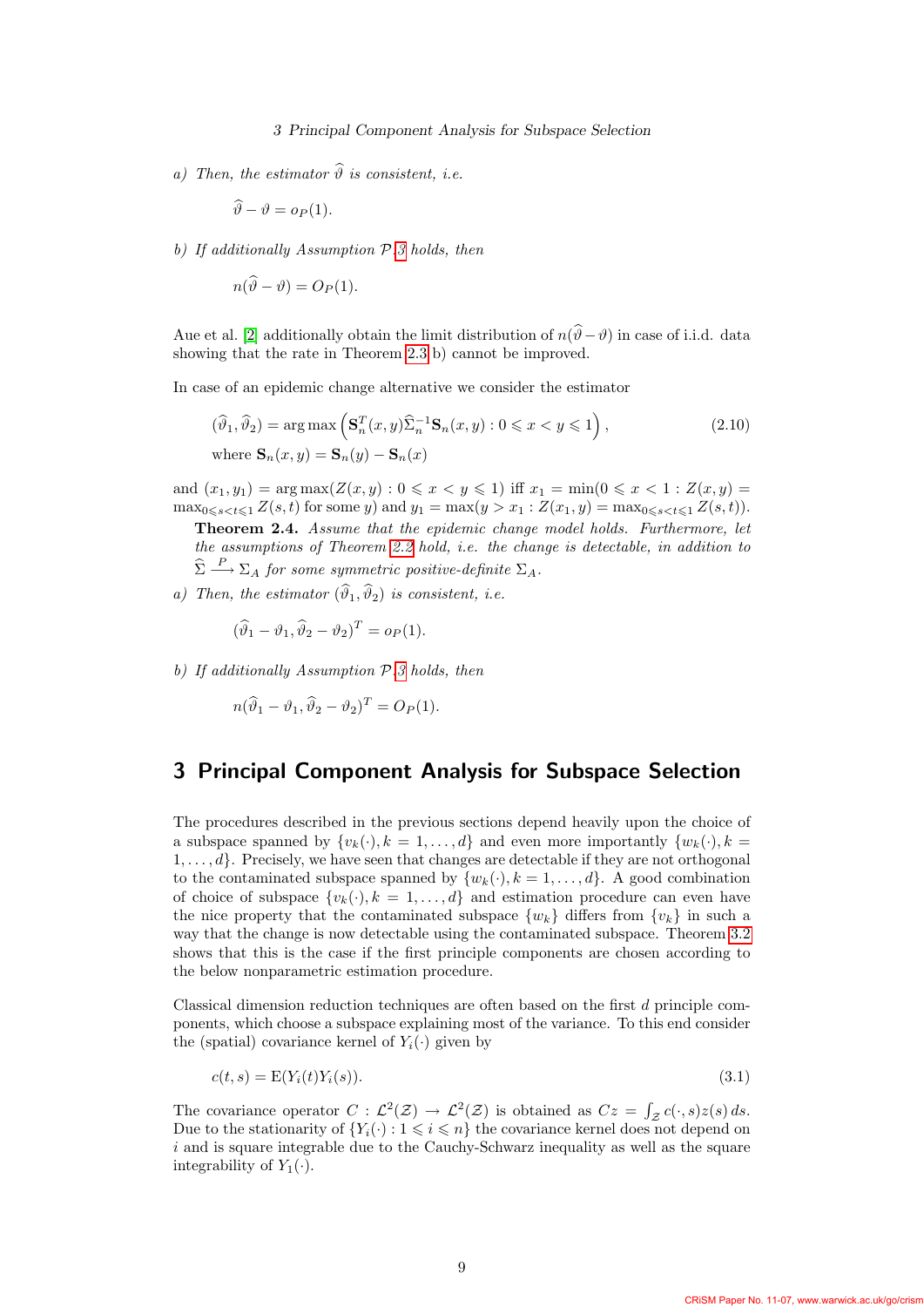#### <span id="page-10-1"></span>3 Principal Component Analysis for Subspace Selection

Let  $\{\lambda_k\}$  be the non-negative decreasing sequence of eigenvalues and  $\{v_k(\cdot): k \geq 1\}$  a given set of corresponding orthonormal eigenfunctions of the covariance operator, i.e. they are defined by

$$
\int c(t,s)v_l(s) ds = \lambda_l v_l(t), \quad l = 1, 2, \dots, \quad t \in \mathcal{Z}.
$$
\n(3.2)

Under the above assumptions, the covariance kernel can be written as

$$
c(t,s) = \sum_{k=1}^{\infty} \lambda_k v_k(t) v_k(s),
$$

and more importantly  $Y_i(\cdot)$  can be expressed in terms of the eigenfunctions

$$
Y_i(t) = \sum_{l=1}^{\infty} \eta_{i,l} v_l(t),
$$
\n(3.3)

where  $\{\eta_{i,l} : l = 1,2,...\}$  are uncorrelated with mean 0 and variance  $\lambda_l$  for each i. This property is useful for the above analysis in case of independent data, because then due to the diagonal structure of  $\Sigma$  estimation becomes easier. Also, the test statistics considered above simplify. Unfortunately, for dependent functional data this is no longer true in general as the long-run covariance can be different from zero even if  $\eta_{i,l_1}$  and  $\eta_{i,l_2}$  are uncorrelated for any *i*.

The infinite sum on the right-hand side converges in  $L^2(\mathcal{Z})$  with probability one. Furthermore

$$
\eta_{i,l} = \int Y_i(t)v_l(t) dt \quad i = 1, \dots, n, \quad l = 1, 2, \dots
$$
\n(3.4)

More details can for example be found in either Bosq  $[4]$  or Horváth and Kokoszka  $[11]$ .

One may now choose the d eigenfunctions  $v_l(\cdot)$ ,  $l = 1, \ldots, d$ , belonging to the largest d eigenvalues as a basis for the ON-System needed for the change point procedure. This generates a basis that explains the largest variation of the data of any subspace of size d. ERASE: This variation may or may not include the variation due to any change point present, depending on the size of the change (if the alternative holds) and whether the change is orthogonal to the uncontaminated eigenspace (cf Theorem [3.2\)](#page-12-0).

In practice, the covariance kernel  $c(t, s)$  is usually not known but needs to be estimated. The estimators need to be consistent, i.e.

<span id="page-10-0"></span>**Assumption C. 1.** a) Under  $H_0$  the estimated covariance kernel  $\hat{c}_n(t, s)$  is a consis-**Sumption C. 1.** a) Under  $H_0$  the estimated covariance kerner  $c_n(t, s)$  is a consistent estimator for the covariance kernel  $c(t, s)$  of  $\{Y_1(\cdot)\}$  with convergence rate  $\sqrt{n}$ , i.e.

$$
\int \int (\widehat{c}_n(t,s) - c(t,s))^2 dt ds = O_P(n^{-1}).
$$

b) The largest  $d+1$  eigenvalues corresponding to c satisfy

$$
\lambda_1 > \lambda_2 > \ldots > \lambda_d > \lambda_{d+1} > 0.
$$

Assumption C[.1](#page-10-0) b) ensures that the (normalized) eigenfunctions  $v_k(\cdot)$  belonging to the first d eigenvectors are identifiable up to their sign.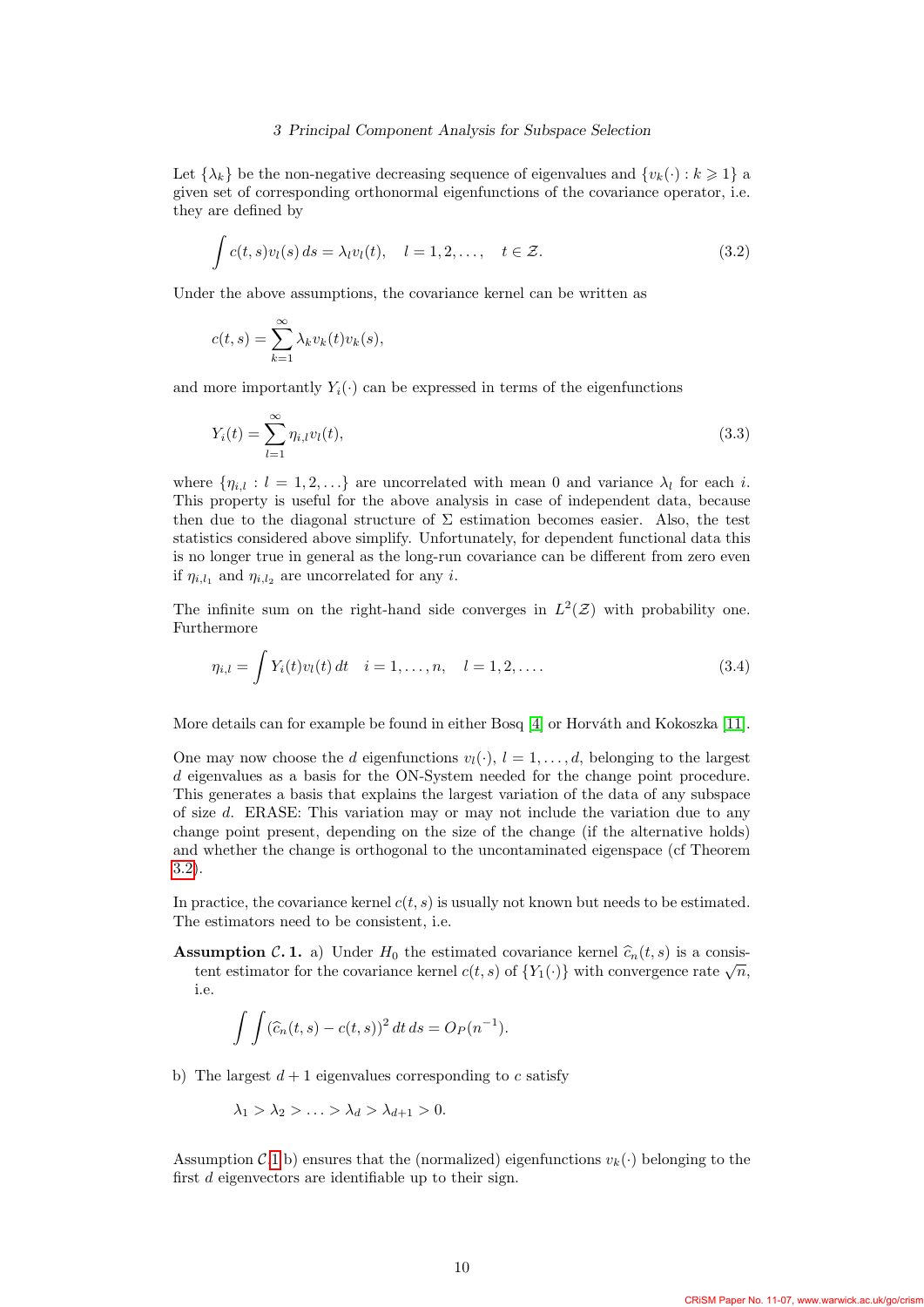#### <span id="page-11-1"></span>3 Principal Component Analysis for Subspace Selection

A natural estimator in a general non-parametric setting is the empirical version of the covariance function

$$
\widehat{c}_n(t,s) = \frac{1}{n} \sum_{i=1}^n (X_i(t) - \bar{X}_n(t))(X_i(s) - \bar{X}_n(s)),\tag{3.5}
$$

where  $\bar{X}_n(t) = \frac{1}{n} \sum_{i=1}^n X_i(t)$ . In case of independent functional observations and for an AMOC change alternative Berkes et al. [\[3\]](#page-21-2) proved  $C.1$  $C.1$  a). It will be seen in Lemma [3.1](#page-12-1) that this also remains true in more general situations.

It is often not possible to find estimators in such a way that they are still consistent under alternatives. However, it is sufficient if they consistently estimate a contaminated covariance kernel  $k(t, s)$ . In fact, in case of a principle component analysis this is even desirable as it leads to a subspace that will include the change if it is large enough (cf. Theorem [3.2\)](#page-12-0). This is due to the fact that the variability of the empirical covariance function increases where a change is present proportional to the size of the change (cf. [\(3.6\)](#page-12-2)).

<span id="page-11-0"></span>**Assumption C. 2.** a) Under alternatives  $H_1$  there exists a covariance function  $k(t, s)$ , such that

$$
\int \int (\widehat{c}_n(t,s) - k(t,s))^2 dt ds \stackrel{P}{\longrightarrow} 0.
$$

b) The largest  $d+1$  contaminated eigenvalues, i.e. the eigenvalues  $\gamma_k$  belonging to  $k(t, s)$ , fulfill

$$
\gamma_1 > \gamma_2 > \ldots > \gamma_d > \gamma_{d+1} > 0.
$$

Usually the contaminated covariance function  $k(t, s)$  as well as the contaminated eigenvalues  $\gamma_k$  will depend on the type and shape of the change (cf. [\(3.6\)](#page-12-2)).

As under  $H_0$  Assumption C[.2](#page-11-0) b) ensures that the (normalised) contaminated eigenfunctions  $w_k(\cdot)$  are sign-identifiable. Furthermore it guarantees that the corresponding estimated eigenfunctions correctly estimate the true eigenfunctions (up to the sign). In both situations the assumption makes proofs easier and more understandable, but can be relaxed if the eigenspace can be properly estimated and one works with distributional convergence of triangular arrays instead. It is, however, substantial that  $\lambda_d > \lambda_{d+1}$  and  $\gamma_d > \gamma_{d+1}$  to have clearly defined eigenspaces.

<span id="page-11-2"></span>**Theorem 3.1.** Let  $\widehat{\lambda}_k$  and  $\widehat{v}_k(\cdot)$  be the estimated eigenvalues and eigenfunctions, i.e. the eigenvalues resp. eigenfunctions of  $\widehat{c}_n(t, s)$ .

a) Under the null hypothesis and Assumption C[.1](#page-10-0) it holds for  $j = 1, \ldots, d$ 

$$
|\widehat{\lambda}_j - \lambda_j| = O_P(n^{-1/2})
$$
  

$$
\int (\widehat{v}_j(t) - s_j v_j(t))^2 dt = O_P(n^{-1}),
$$

where  $v_i(\cdot)$  is an orthonormal set of eigenfunctions up to a sign defined by [\(3.2\)](#page-10-1) and  $s_j = sgn(\int v_j(t)\hat{v}_j(t) dt)$  gives that sign. In particular, Assumption  $ON.1$  $ON.1$  holds true.

b) Under alternatives as well as  $C.2$  $C.2$  it holds,  $j = 1, \ldots, d$ 

$$
\begin{aligned} |\widehat{\lambda}_j - \gamma_j| & \xrightarrow{P} 0 \\ \int (\widehat{v}_j(t) - s_j w_j(t))^2 \, dt & \xrightarrow{P} 0, \end{aligned}
$$

where  $w_i(\cdot)$ , is an orthonormal set of eigenfunctions of  $k(t, s)$  up to a sign defined by  $(3.2)$  and  $s_j = sgn(\int w_j(t)\hat{v}_j(t) dt)$  gives that sign. In particular, Assumption ON[.2](#page-7-0) holds true.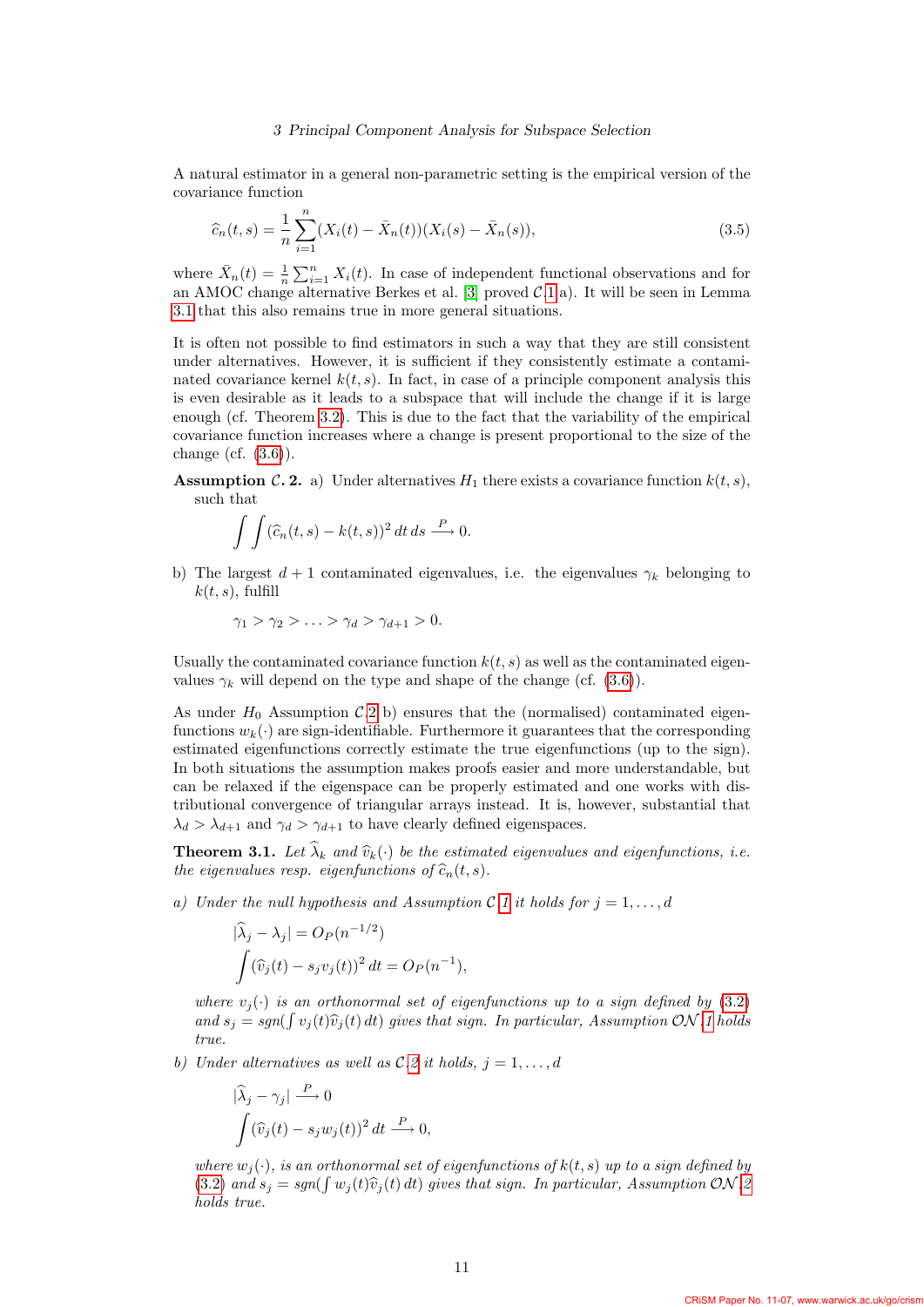#### <span id="page-12-2"></span>3 Principal Component Analysis for Subspace Selection

The following lemma shows that the above remains true even in more general dependence situations.

<span id="page-12-1"></span>**Lemma 3.1.** a) If  $Y_i(\cdot)$  is  $L^4 - m$ -approximable or strong mixing with mixing rate  $\alpha_j$ ,  $\mathbb{E} \|Y_1(\cdot)\|^{4+\delta} < \infty$  and  $\sum_{h\geqslant 1} \alpha_h^{\frac{\delta}{4+\delta}} < \infty$ , then the rate in C[.1](#page-10-0) a) holds.

b) If  $\{Y_i(\cdot): i \geq 1\}$  fulfills Assumption P[.1](#page-4-2) and  $\hat{c}_n(t, s)$  is as in [\(3.5\)](#page-11-1) then Assumption  $C.2a)$  $C.2a)$  $C.2a)$  holds with

$$
k(t,s) = c(t,s) + \theta(1-\theta)\Delta(t)\Delta(s),\tag{3.6}
$$

where

$$
\Delta(t) = \mu_1(t) - \mu_2(t),
$$
  
\n
$$
\theta = \begin{cases} \vartheta, & \text{AMOC,} \\ \vartheta_2 - \vartheta_1, & \text{epidemic change.} \end{cases}
$$

Furthermore, under  $H_0$ , Assumption C[.1](#page-10-0) holds but without the rate.

In Section [2](#page-2-0) we have seen that the tests have asymptotic power one and the estimators are consistent if the change  $\Delta(\cdot)$  is not orthogonal to the contaminated projection subspace, which depends directly on both the change point and the change itself. The following theorem allows a characterisation of detectable changes in terms of the noncontaminated projection subspace and even more importantly shows that the change has a tendency to influence the contaminated projection subspace in such a way that it becomes detectable.

<span id="page-12-0"></span>**Theorem 3.2.** a) Let  $\{v_l, l = 1, \ldots, d\}$  be the eigenfunctions belonging to the largest d eigenvalues of c as well as  $\{w_l, l = 1, \ldots, d\}$  the eigenfunctions belonging to the largest d eigenvalues of  $k$  as in  $(3.6)$ . For  $\Delta(t) = \mu_1(t) - \mu_2(t)$  it holds

$$
\int \Delta(t)v_l(t) dt \neq 0 \text{ for some } l = 1, ..., d
$$

$$
\implies \int \Delta(t)w_l(t) dt \neq 0 \text{ for some } l = 1, ..., d.
$$

This shows, that any change that is not orthogonal to the non-contaminated subspace is detectable.

b) Let  $\Delta_D(t) = D \Delta(t)$ ,  $\int \Delta^2(t) dt \neq 0$ . Then, there exists  $D_0 > 0$  such that

$$
\int \Delta_D(t) w_{1,D}(t) \, dt \neq 0
$$

for all  $|D| \geq D_0$ , where  $w_{1,D}$  is the eigenfunction belonging to the largest eigenvalue of the contaminated covariance kernel  $k_D(t, s) = c(t, s) + \theta(1-\theta)\Delta_D(t)\Delta_D(s)$ . This shows, that any large enough change is detectable.

Remark 3.1. Theorem [3.2](#page-12-0) a) shows that we are able to detect at least all changes that are not orthogonal to the non-contaminated subspace spanned by the first d principle components. Part b) shows that frequently changes can be detected even if they are orthogonal to the non-contaminated ON-System. The reason is that large mean changes lead to a larger variability of the empirical covariance function and thus the contaminated covariance function  $k(t, s) = c(t, s) + \theta(1 - \theta)\Delta(t)\Delta(s)$  in the components that are not orthogonal to the change, while not changing the variability in the components that are orthogonal. In the following example such a change in the subspace takes place: Let  $\{b_i : j \geq 1\}$  be an orthonormal basis of the continuous functions on Z. Furthermore X, Y are i.i.d.  $N(0, 1)$ , and  $Y(t) = 2Xb_1(t) + Yb_2(t)$ .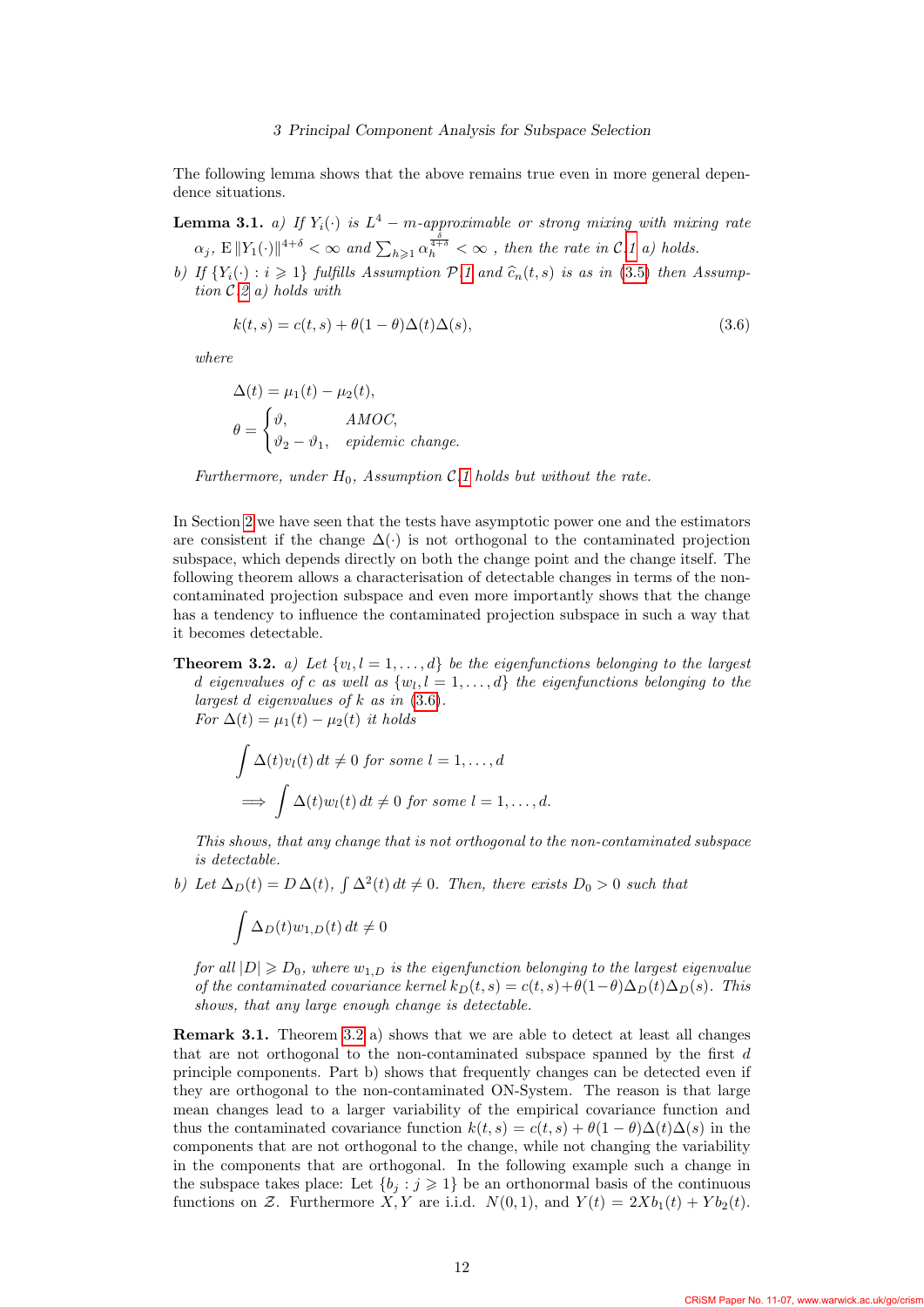Obviously  $c(t, s)$  has the eigenvalues 4 with eigenfunction  $b_1$  as well as the eigenvalue 1 with eigenfunction  $b_2$  in addition to the eigenvalue 0. As in Lemma [3.1](#page-12-1) let  $\theta = 1/2$  and consider  $\Delta(t) = 4b_2(t)$  which for  $d = 1$  is obviously orthogonal to  $b_1$ , but it is easy to see that the eigenvalues of  $k(t, s)$ , are now 5 corresponding to  $b_2$  and 4 corresponding to  $b_1$  in addition to the eigenvalue 0. This shows that the mean change is no longer orthogonal to the space spanned by the eigenfunction corresponding to the largest eigenvalue, which is the one spanned by  $b_2$ .

An immediate corollary to Theorem [3.2](#page-12-0) also gives rise to a surprising fact for multivariate data. PCA is well known to work poorly as a representation of the data when the covariance matrix of the multivariate observations is close to a multiple of the identity matrix. In fact, the scree plot will be linear in nature in the case when the covariance is an exact multiple of the identity implying that there is no effective sparse representation of the data. As a contrast, by the proof of the theorem above, it is optimal for detecting a change point if the uncontaminated covariance matrix is a multiple of the identity matrix. In this case, choosing only a single principal component from the contaminated covariance will guarantee that the power of detection is asymptotically one. Thus PCA based change point detection (for either epidemic or AMOC) works best when PCA itself works worst for the uncontaminated system regardless of the direction of the change.

This fact also translates over to functional data, but because the eigenvalues are square summable, the degenerate case will not occur. However, in situations where the eigenvalues decay very rapidly in the uncontaminated case, changes orthogonal to the eigenfunctions corresponding to the largest uncontaminated eigenvalues will be required to be bigger if they are supposed to be detectable than in situations with more slowly decreasing eigenvalues.

# 4 Proofs

## 4.1 Proofs of Section [2](#page-2-0)

Most of the proofs in this section follow the ideas of proofs given in either Berkes et al. [\[3\]](#page-21-2) (for the proofs of Subsection [2.1\)](#page-3-1) or Aue et al. [\[2\]](#page-21-3) (for the proofs of Subsection [2.2\)](#page-8-0) for AMOC situations in the simpler situation of i.i.d. functional data using a subspace obtained from principle components analysis, which allows to consider only the simpler situation, where  $\Sigma$  is a diagonal matrix.

**Proof of Lemma [2.1.](#page-5-1)** First note that under  $H_0$ 

$$
\widehat{\eta}_{i,l} - \overline{\widehat{\eta}}_l = \check{\eta}_{i,l} - \overline{\check{\eta}}_l,
$$

where (e.g.)  $\hat{\bar{\eta}}_l = \frac{1}{n} \sum_{i=1}^n \hat{\eta}_{i,l}$ . Furthermore

$$
\sup_{0 < x < 1} \left| \frac{1}{\sqrt{n}} \sum_{1 \leqslant i \leqslant nx} s_i \check{\eta}_{i,l} - \frac{1}{\sqrt{n}} \sum_{1 \leqslant i \leqslant nx} \eta_{i,l} \right|
$$
\n
$$
= \sup_{0 < x < 1} \left| \int \left( \frac{1}{n} \sum_{1 \leqslant i \leqslant nx} Y_i(t) \right) \sqrt{n} \left( s_i \hat{v}_l(t) - v_l(t) \right) dt \right|
$$
\n
$$
\leqslant \sup_{0 < x < 1} \left( \int \left( \frac{1}{n} \sum_{1 \leqslant i \leqslant nx} Y_i(t) \right)^2 \right)^{1/2} \left( n \int \left( s_i \hat{v}_l(t) - v_l(t) \right)^2 \right)^{1/2} = o_P(1).
$$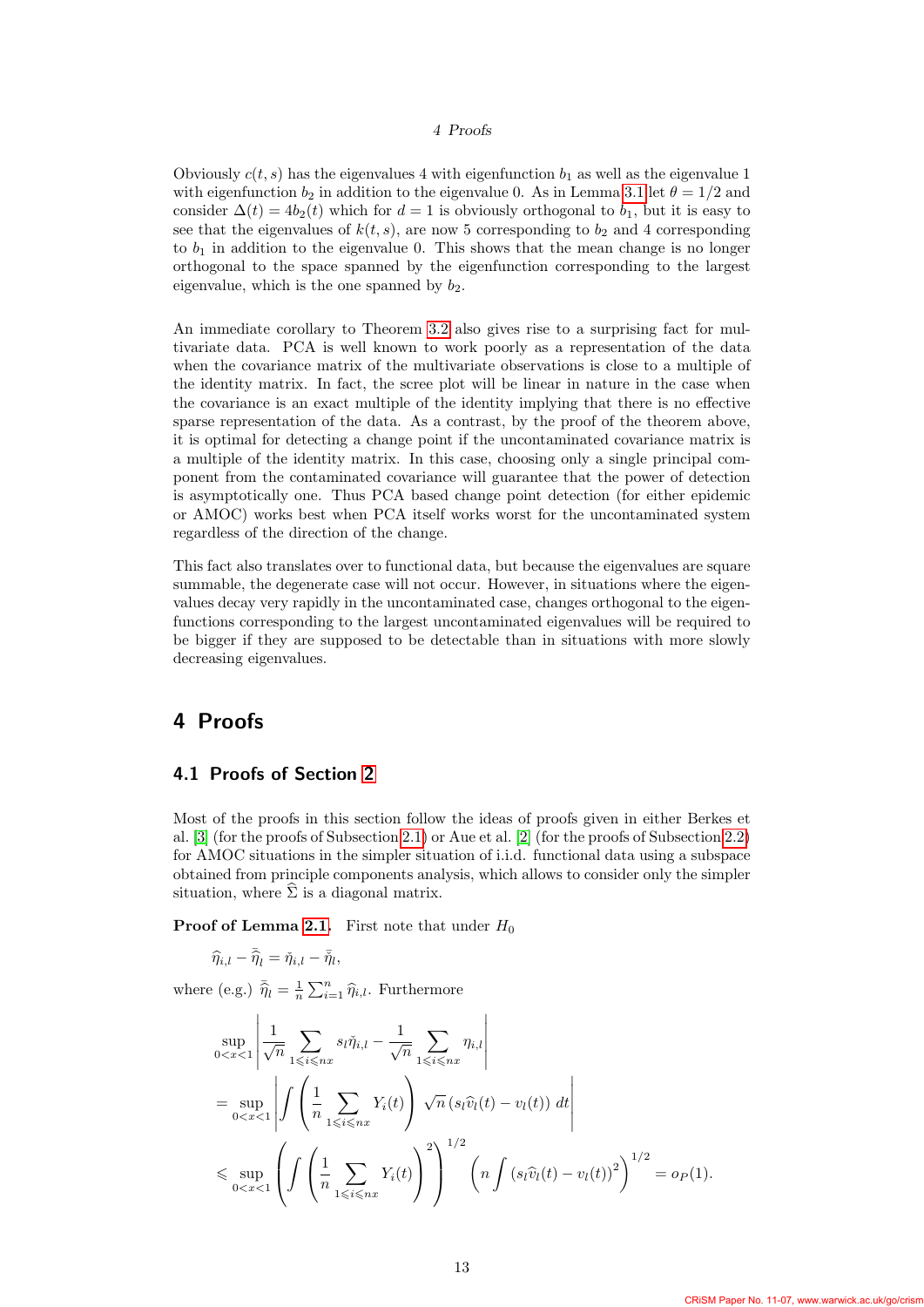The last line follows since by ergodicity and stationarity the following law of large numbers holds (cf. e.g. Ranga Rao [\[18\]](#page-21-13))

<span id="page-14-1"></span>
$$
\left\| \frac{1}{n} \sum_{i=1}^{n} Y_i(\cdot) \right\|_{L^2(\mathcal{Z})} \to 0 \qquad a.s., \tag{4.1}
$$

hence by standard arguments

<span id="page-14-0"></span>
$$
\sup_{0 < x < 1} \int \left( \frac{1}{n} \sum_{1 \leqslant i \leqslant nx} Y_i(t) \right)^2 dt = o_P(1). \tag{4.2}
$$

The second factor is  $O_P(1)$  by  $ON.1$  $ON.1$  and the fact that  $s_l^2 = 1, s_l^{-1} = s_l$ .

The assertion now follows from Assumption  $\mathcal{P}.\mathcal{Z}.\blacksquare$ 

Proof of Theorem [2.1.](#page-6-0) The assertions of the theorem follow immediately from Lemma [2.1](#page-5-1) and the fact that  $s_i^2 = 1$ .

**Proof of Lemma [2.2.](#page-7-1)** Concerning a), by [\(2.4\)](#page-4-3) and [\(4.2\)](#page-14-0) it holds uniformly in  $x \leq \vartheta$ 

$$
\frac{1}{n} \sum_{1 \leq i \leq n} \widehat{\eta}_{i,l} - \frac{\lfloor nx \rfloor}{n^2} \sum_{i=1}^n \widehat{\eta}_{i,l}
$$
\n
$$
= x(1 - \vartheta) \left( \int \mu_1(t) \widehat{v}_l(t) dt - \int \mu_2(t) \widehat{v}_l(t) dt \right) + o_P(1)
$$
\n
$$
= x(1 - \vartheta) s_l \int (\mu_1(t) - \mu_2(t)) w_{l,A}(t) dt + o_P(1),
$$

where the last line follows from Assumption  $ON.2$ . Analogously one obtains uniformly in  $x > \vartheta$ 

$$
\frac{1}{n} \sum_{1 \le i \le nx} \hat{\eta}_{i,l} - \frac{\lfloor nx \rfloor}{n^2} \sum_{i=1}^n \hat{\eta}_{i,l} \n= \vartheta(1-x)s_l \int (\mu_1(t) - \mu_2(t)) w_{l,A}(t) dt + o_P(1),
$$

which finishes the proof of a).

Concerning b) note that for the epidemic change alternative one gets analogously uniformly in  $x$ 

$$
\frac{1}{n} \sum_{1 \leq i \leq n} \widehat{\eta}_{i,l} - \frac{\lfloor nx \rfloor}{n^2} \sum_{i=1}^n \widehat{\eta}_{i,l}
$$
\n
$$
= o_P(1) + \begin{cases}\nx(\vartheta_2 - \vartheta_1) \int \Delta(t) w_{l,B}(t) dt, & x \leq \vartheta_1, \\
(\vartheta_1 - x(1 - \vartheta_2 - \vartheta_1)) \int \Delta(t) w_{l,B}(t) dt, & \vartheta_1 < x \leq \vartheta_2, \\
(x - 1)(\vartheta_2 - \vartheta_1) \int \Delta(t) w_{l,B}(t) dt, & x > \vartheta_2,\n\end{cases}
$$

yielding the assertion.

Proof of Theorem  $2.2$ .  $\Delta(t)w_{1,A}(t) dt, \ldots, \int \Delta(t)w_{d,A}(t) dt)^T$ with  $\mathbf{d}^T \mathbf{d} > 0$  by assumption. Due to the assumptions on  $\hat{\Sigma}$  there exists a unitary matrix  $U$  such that

$$
\widehat{\Sigma}^{-1} = U^T \Xi^{-1} U, \qquad \Xi^{-1} = (\xi_{j,n}^{-1} 1_{\{j=l\}})_{j,l=1,\dots,d}.
$$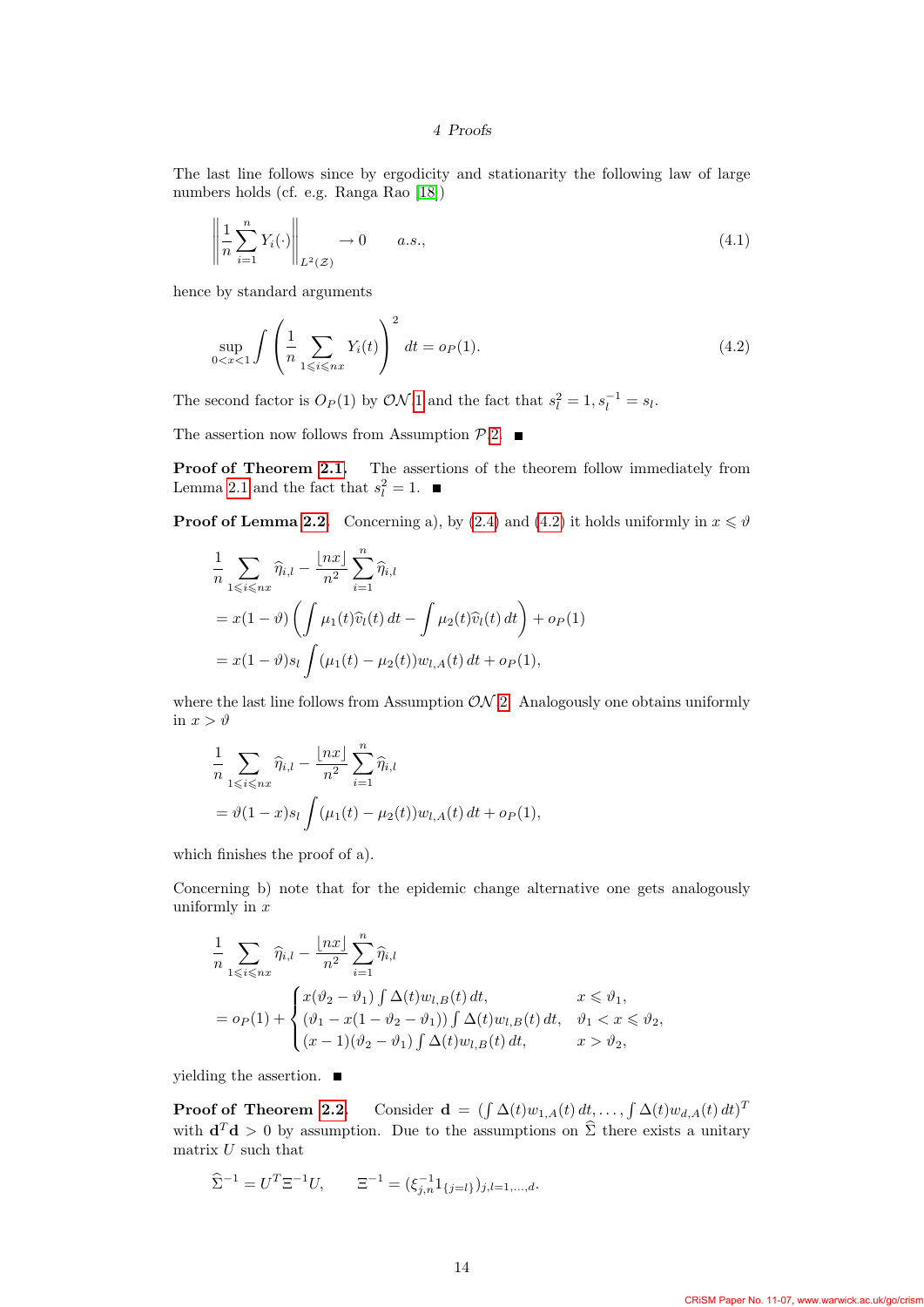Moreover, by assumption there exists  $c > 0$  such that  $P(\min_{j=1,\dots,d} 1/\xi_{j,n} \geq c) \to 1$ and on this set  $\mathbf{d}^T \hat{\Sigma}^{-1} \mathbf{d} \geqslant c \mathbf{d}^T \mathbf{d}$ , hence with  $D = c \mathbf{d}^T \mathbf{d} > 0$ 

$$
P\left(\mathbf{d}^T\widehat{\Sigma}^{-1}\mathbf{d}\geqslant D\right)=1+o(1).
$$

By Lemma [2.2](#page-7-1) we obtain

$$
T_n^{(A1)} = n \left( \mathbf{d}^T \widehat{\Sigma}^{-1} \mathbf{d} \left( \int_0^1 g_A^2(x) \, dx + o(1) \right) + o_P(1) \right) \xrightarrow{P} \infty
$$

and analogously  $T_n^{(B1)} \longrightarrow \infty$ . Furthermore

$$
T_n^{(A2)} \geqslant n \left( \mathbf{d}^T \widehat{\Sigma}^{-1} \mathbf{d} \, g_A^2(\vartheta) + o_P(1) \right) \xrightarrow{P} \infty
$$

and analogously  $T_n^{(B2)} \xrightarrow{P} \infty$ .

Proof of Theorem [2.3.](#page-8-2) Lemma [2.2](#page-7-1) implies

$$
\sup_{0 \leq x \leq 1} \left| \frac{1}{n^2} \mathbf{S}_n^T(x) \widehat{\Sigma}^{-1} \mathbf{S}_n(x) - g_A^2(x) \mathbf{d}^T \Sigma_A^{-1} \mathbf{d} \right| = o_P(1),
$$

where  $\mathbf{d} = (\int \Delta(t)w_{1,A}(t) dt, \ldots, \int \Delta(t)w_{d,A}(t) dt)^T$ . Since  $\mathbf{d}^T \Sigma_A^{-1} \mathbf{d} > 0$  and  $g_A^2(\cdot)$ has a unique maximum at  $x = \vartheta$  and is continuous, assertion a) follows by standard arguments, noting that  $\widehat{\theta} = \arg \max \mathbf{S}_n^T(x) \widehat{\Sigma}^{-1} \mathbf{S}_n(x) / n^2$ .

Note that  $\hat{\theta}$  is obtained as the arg max of  $Q_n(x) := \mathbf{S}_n(x)^T \hat{\Sigma}^{-1} \mathbf{S}_n(x)$ . This is equivalent to  $\hat{\theta} = \hat{k}/n$  and  $\hat{k} = \arg \max (Q_n(k/n) - Q_n(\lfloor \vartheta n \rfloor/n) : k = 1, ..., n)$ . The key to the proof is now the following decomposition for  $k \leq k^{\circ} := \lfloor n\vartheta \rfloor$  which generalizes equation (4.1) in Aue et al. [\[2\]](#page-21-3) for situations where  $\hat{\Sigma}$  has no diagonal shape. Since for a symmetric matrix C it holds  $(a - b)^{T}C(a + b) = a^{T}Ca - b^{T}Cb$  we get by [\(2.4\)](#page-4-3)

$$
Q_n(k/n) - Q_n(k^{\circ}/n) = (\mathbf{A}_k^{(1)} + \widehat{\mathbf{d}}B_k^{(1)})^T \widehat{\Sigma}^{-1} (\mathbf{A}_k^{(2)} + \widehat{\mathbf{d}}B_k^{(2)}),
$$
(4.3)

for  $\check{\eta}$  as in [\(2.3\)](#page-4-4),  $\mathbf{A}_k^{(j)} = (A_{k,1}^{(j)})$  $k, (i), \ldots, A_{k,d}^{(j)})^T$ ,  $j = 1, 2$ , where

$$
A_{k,l}^{(1)} = -\sum_{i=k+1}^{k^{\circ}} \check{\eta}_{i,l} - \frac{k-k^{\circ}}{n} \sum_{i=1}^{n} \check{\eta}_{i,l}, \quad A_{k,l}^{(2)} = \sum_{i=1}^{k} \check{\eta}_{i,l} + \sum_{i=1}^{k^{\circ}} \check{\eta}_{i,l} - \frac{k+k^{\circ}}{n} \sum_{i=1}^{n} \check{\eta}_{i,l},
$$

 $\hat{\mathbf{d}} = (\hat{d}_1, \dots, \hat{d}_d)^T$  with  $\hat{d}_l = \int (\mu_1(t) - \mu_2(t)) \hat{v}_l(t) dt$  and

$$
B_k^{(1)} = (k - k^{\circ}) \frac{n - k^{\circ}}{n}, \quad B_k^{(2)} = (k + k^{\circ}) \frac{n - k^{\circ}}{n}
$$

Now, we prove that  $B_k^{(1)} B_k^{(2)} \mathbf{d}^T \widehat{\Sigma} \mathbf{d}$  is the dominating term. Let

$$
L_{n,k} = -(k^{\circ} - k)(k + k^{\circ}) \left(\frac{n - k^{\circ}}{n}\right)^{2},
$$
  
i.e.  $|L_{n,k}| \ge (k^{\circ} - k)n \left(\vartheta(1 - \vartheta)^{2} + o(1)\right).$  (4.4)

<span id="page-15-2"></span><span id="page-15-1"></span><span id="page-15-0"></span>.

Then,

$$
B_k^{(1)} B_k^{(2)} \widehat{\mathbf{d}}^T \widehat{\Sigma} \widehat{\mathbf{d}} = L_{n,k} \widehat{\mathbf{d}}^T \widehat{\Sigma} \widehat{\mathbf{d}} = L_{n,k} (\mathbf{d}^T \Sigma_A \mathbf{d} + o_P(1)), \tag{4.5}
$$

since by assumption  $\hat{\Sigma} \stackrel{P}{\longrightarrow} \Sigma_A$  and by Theorem [3.1](#page-11-2) and the Cauchy-Schwarz inequality it holds for  $d_l = \int (\mu_1(t) - \mu_2(t))w_{l,A}(t) dt$ ,

$$
\left|\widehat{d}_l-s_l d_l\right|\leq \|\mu_1(\cdot)-\mu_2(\cdot)\|\|\widehat{v}_l-s_l w_{l,A}\|=o_P(1).
$$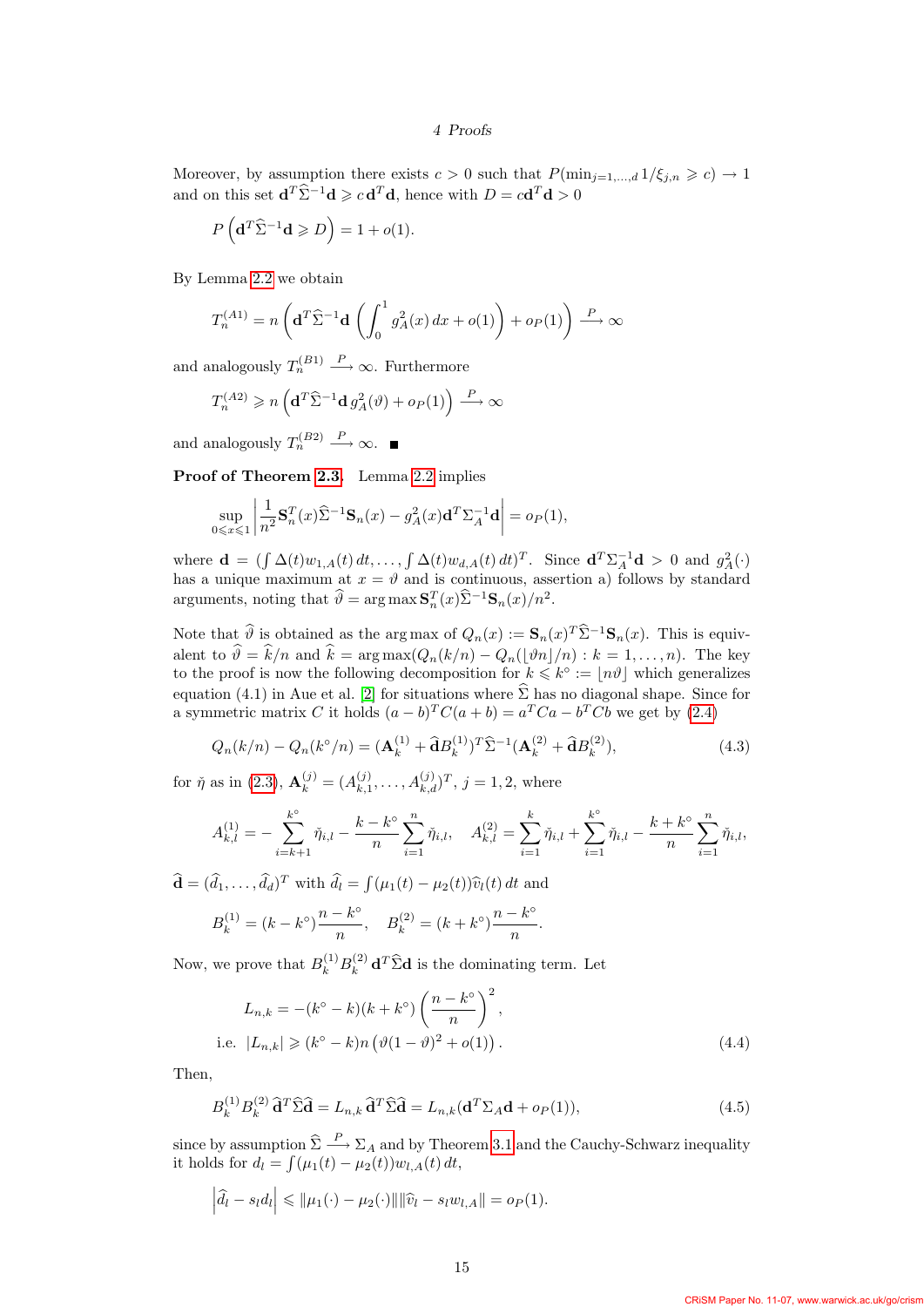Similarly

<span id="page-16-2"></span>
$$
\max_{1 \le k \le k^{\circ}-N} \frac{|\widehat{d}_l B_k^{(1)}|}{k^{\circ}-k} = O_P(1), \qquad \max_{1 \le k \le k^{\circ}-N} \frac{|\widehat{d}_l B_k^{(2)}|}{n} = O_P(1). \tag{4.6}
$$

Concerning  $A_{k,l}^{(1)}$  it first holds by stationarity of  $\check{\eta}_{l,l}$ 

$$
\max_{1 \leq k \leq k^{\circ}-N} \frac{1}{k^{\circ}-k} \left| \sum_{i=k+1}^{k^{\circ}} \check{\eta}_{i,l} \right| \stackrel{\mathcal{L}}{=} \max_{N \leq k < k^{\circ}} \frac{1}{k} \left| \sum_{i=1}^{k} \check{\eta}_{i,l} \right|.
$$

By [\(4.1\)](#page-14-1) and Theorem [3.1](#page-11-2) we get

$$
\left| \max_{1 \leq k \leq n} \frac{1}{k} \left| \sum_{i=1}^{k} \check{\eta}_{i,l} \right| - \max_{1 \leq k \leq n} \frac{1}{k} \left| \sum_{i=1}^{k} \eta_{i,l}^{(A)} \right| \right|
$$
  

$$
\leq \left\| \widehat{v}_{l}(t) - s_{k} w_{l,A}(t) \right\| \max_{1 \leq k \leq n} \left\| \frac{1}{k} \sum_{i=1}^{k} Y_{i}(\cdot) \right\| = o_{P}(1)
$$

as well as by Assumption  $P.3$  $P.3$ 

$$
\max_{N \leq k \leq n} \frac{1}{k} \left| \sum_{i=1}^{k} \eta_{i,l}^{(A)} \right| \leq \alpha(N)^{-1} O_P(1),
$$

which becomes arbitrarily small as  $N \to \infty$ . This shows

<span id="page-16-0"></span>
$$
\max_{1 \le k \le k^{\circ}-N} \frac{|A_{k,l}^{(1)}|}{k^{\circ}-k} \le \alpha(N)^{-1}O_P(1) + o_P(1). \tag{4.7}
$$

Since by the Cauchy-Schwarz inequality and [\(4.2\)](#page-14-0)

$$
\max_{1 \leq k \leq n} \frac{1}{n} \left| \sum_{i=1}^{k} \eta_{i,l}^{(A)} \right| \leq \|w_{l,A}\| \max_{1 \leq k \leq n} \left\| \frac{1}{n} \sum_{i=1}^{k} Y_i(\cdot) \right\| = o_P(1),
$$

we get

<span id="page-16-1"></span>
$$
\max_{1 \le k \le k^{\circ}-N} \frac{|A_{k,l}^{(2)}|}{n} = o_P(1). \tag{4.8}
$$

From  $\hat{\Sigma} \stackrel{P}{\longrightarrow} \Sigma_A$ , [\(4.4\)](#page-15-0), [\(4.7\)](#page-16-0) and [\(4.8\)](#page-16-1) we can conclude

$$
\max_{1 \leq k \leq k^{\circ}-N} \frac{\left|\mathbf{A}_{k}^{(1)T} \widehat{\Sigma} \mathbf{A}_{k}^{(2)}\right|}{L_{n,k}} = O_P(1) \max_{l=2,\dots,d} \max_{1 \leq k \leq k^{\circ}-N} \frac{|A_{k,l}^{(1)}|}{k^{\circ}-k} \max_{1 \leq k \leq k^{\circ}-N} \frac{|A_{k,l}^{(2)}|}{n} = o_P(1)
$$

and similarly using additionally [\(4.6\)](#page-16-2) it holds

$$
\max_{1 \leq k \leq k^{\circ}-N} \frac{\left|\mathbf{A}_{k}^{(1)T} \hat{\Sigma} \mathbf{d} B_{k}^{(2)}\right|}{L_{n,k}} \leq \alpha(N)^{-1} O_{P}(1) + o_{P}(1),
$$

$$
\max_{1 \leq k \leq k^{\circ}-N} \frac{\left|B_{k}^{(1)} \mathbf{d}^{T} \hat{\Sigma} \mathbf{A}_{k}^{(2)}\right|}{L_{n,k}} = o_{P}(1).
$$

This in addition to [\(4.5\)](#page-15-1) and

<span id="page-16-3"></span>
$$
\max_{k \leq k^{\circ}-N} L_{n,k} \leqslant -Nk^{\circ} \left(1 - \frac{k^{\circ}}{n}\right)^2 < 0 \tag{4.9}
$$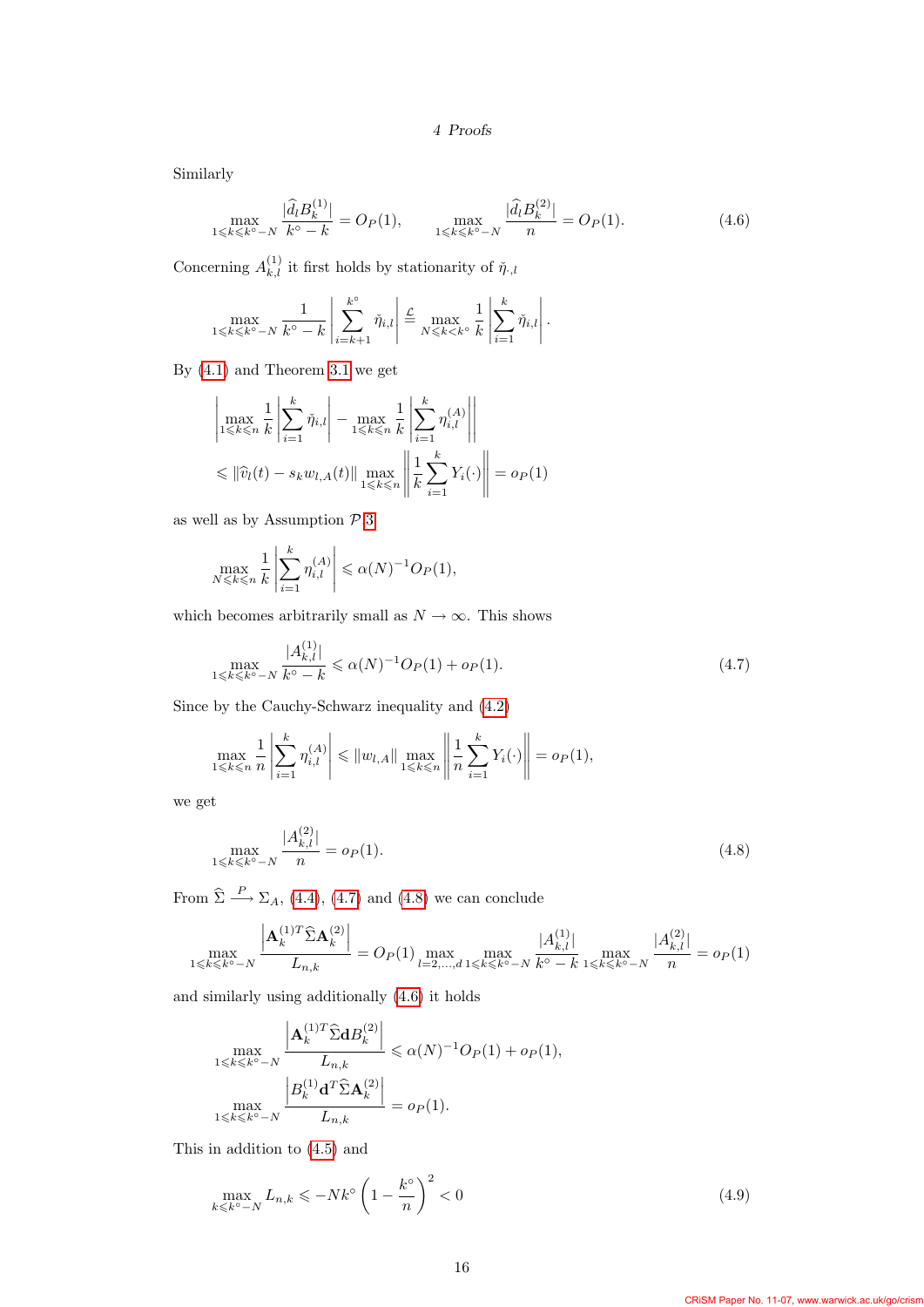we obtain

$$
P(n\hat{\theta} \leq n\theta - N) = P(\hat{k} \leq k^{\circ} - N)
$$
  
=  $P\left(\max_{k \leq k^{\circ} - N} Q_n\left(\frac{k}{n}\right) - Q_n\left(\frac{k^{\circ}}{n}\right) \geq \max_{k > k^{\circ} - N} Q_n\left(\frac{k}{n}\right) - Q_n\left(\frac{k^{\circ}}{n}\right)\right)$   
 $\leq P\left(\max_{k \leq k^{\circ} - N} Q_n\left(\frac{k}{n}\right) - Q_n\left(\frac{k^{\circ}}{n}\right) \geq 0\right)$   
 $\leq P\left((\mathbf{d}^T \Sigma_A \mathbf{d} + o_P(1) + \alpha(N)^{-1} O_P(1)) \max_{k \leq k^{\circ} - N} L_{n,k} \geq 0\right)$   
 $\leq P\left(\alpha(N)^{-1} O_P(1) \geq \mathbf{d}^T \Sigma_A \mathbf{d} + o_P(1)\right) \leq P(O_P(1) \geq \alpha(N) \mathbf{d}^T \Sigma_A \mathbf{d}) + o_P(1),$ 

which becomes arbitrarily small if  $N \to \infty$ , since by assumption  $d^T \Sigma_A d > 0$ .

Analogous arguments for  $k \geq k^{\circ} + N$  show that  $P(n\hat{\theta} \geq n\theta + N)$  becomes arbitrarily small as  $N \to \infty$ , which finishes the proof.  $\blacksquare$ 

**Proof of Theorem [2.4.](#page-9-1)** Note that  $g_B(x)$  is continuous and has a unique maximum at  $x = \vartheta_1$  and a unique minimum at  $x = \vartheta_2$ , hence  $g_B(x, y) = g_B(y) - g_B(x)$  is continuous and has a unique (for  $x < y$ ) maximum at  $(\vartheta_1, \vartheta_2)$ . Then, the proof of a) is completely analogous to the proof of a) of Theorem [2.3.](#page-8-2)

The proof of b) is close to the proof of Theorem [2.3](#page-8-2) b), we therefore only sketch it here. Let  $Q_n(k_1, k_2) := \mathbf{S}_n(k_1/n, k_2/n)^T \widehat{\Sigma}^{-1} \mathbf{S}_n(k_1/n, k_2/n)$ , then  $(\widehat{k}_1, \widehat{k}_2) = \arg \max (Q_n(k_1, k_2) Q_n(k_1^{\circ}, k_2^{\circ})$  where  $\widehat{\vartheta}_j = \widehat{k}_j/n$ .

Note that by an analogous expression to [\(2.4\)](#page-4-3) it holds  $(k_j^{\circ} := \lfloor n\vartheta_j \rfloor, a_+ = \max(a, 0))$ 

$$
S_{n,l}\left(\frac{k}{n}\right) = \sum_{j=1}^k \check{\eta}_{j,l} - \frac{k}{n} \sum_{j=1}^n \check{\eta}_{j,l} + \hat{d}_l \left(\frac{k(k_2^{\circ} - k_1^{\circ})}{n} - (\min(k, k_2^{\circ}) - k_1^{\circ})_+\right),
$$

where  $\hat{d}_l = \int (\mu_1(t) - \mu_2(t)) \hat{v}_l dt$  and  $\hat{\mathbf{d}} = (\hat{d}_1, \dots, \hat{d}_n)^T$ . Analogously to [\(4.3\)](#page-15-2) we get

$$
Q_{n}(k_{1},k_{2}) - Q_{n}(k_{1}^{o},k_{2}^{o})
$$
\n
$$
= \left(\mathbf{S}_{n}\left(\frac{k_{2}}{n}\right) - \mathbf{S}_{n}\left(\frac{k_{2}^{o}}{n}\right) - \mathbf{S}_{n}\left(\frac{k_{1}}{n}\right) + \mathbf{S}_{n}\left(\frac{k_{1}^{o}}{n}\right)\right)^{T}
$$
\n
$$
\widehat{\Sigma}\left(\mathbf{S}_{n}\left(\frac{k_{2}}{n}\right) - \mathbf{S}_{n}\left(\frac{k_{1}}{n}\right) + \mathbf{S}_{n}\left(\frac{k_{2}^{o}}{n}\right) - \mathbf{S}_{n}\left(\frac{k_{1}^{o}}{n}\right)\right)
$$
\n
$$
= (\mathbf{A}_{k_{1},k_{2}}^{(1)} - \widehat{\mathbf{d}}B_{k_{1},k_{2}}^{(1)})^{T} \widehat{\Sigma} (\mathbf{A}_{k_{1},k_{2}}^{(2)} - \widehat{\mathbf{d}}B_{k_{1},k_{2}}^{(2)}),
$$

where  $\mathbf{A}_{k_1}^{(j)}$  $\binom{(j)}{k_1,k_2} = (A^{(j)}_{k_1})$  $k_{1,k_{2},1}^{(j)},\ldots, A_{k_{1},k_{2},d}^{(j)}\}^{T}, j = 1,2$ , and

$$
A_{k_1,k_2,l}^{(1)} = z_2 \sum_{j=m_2+1}^{M_2} \check{\eta}_{j,l} - z_1 \sum_{j=m_1+1}^{M_1} \check{\eta}_{j,l} - \frac{k_2 - k_2^{\circ}}{n} \sum_{j=1}^n \check{\eta}_{j,l} + \frac{k_1 - k_1^{\circ}}{n} \sum_{j=1}^n \check{\eta}_{j,l},
$$
  
\n
$$
A_{k_1,k_2,l}^{(2)} = \sum_{j=1}^{k_2} \check{\eta}_{j,l} - \sum_{j=1}^{k_1} \check{\eta}_{j,l} + \sum_{j=1}^{k_2^{\circ}} \check{\eta}_{j,l} - \sum_{j=1}^{k_1^{\circ}} \check{\eta}_{j,l} - \frac{k_2 - k_1 + k_2^{\circ} - k_1^{\circ}}{n} \sum_{j=1}^n \check{\eta}_{j,l},
$$
  
\n
$$
B_{k_1,k_2}^{(1)} = (m_2 - k_1^{\circ}) + -(k_2^{\circ} - k_1^{\circ}) - (\min(k_1, k_2^{\circ}) - k_1^{\circ}) + -\frac{k_2^{\circ} - k_1^{\circ}}{n} (k_2 - k_2^{\circ} - k_1 + k_1^{\circ}),
$$
  
\n
$$
B_{k_1,k_2}^{(2)} = (m_2 - k_1^{\circ}) + -(\min(k_1, k_2^{\circ}) - k_1^{\circ}) + (k_2^{\circ} - k_1^{\circ}) - \frac{k_2^{\circ} - k_1^{\circ}}{n} (k_2^{\circ} - k_1^{\circ} + k_2 - k_1)
$$

with  $z_j = 1$  if  $k_j > k_j^{\circ}$  and  $z_j = -1$  else,  $m_j = \min(k_j, k_j^{\circ}), M_j = \max(k_j, k_j^{\circ}).$ We will show that the deterministic part is dominating as long as  $\max(|k_1 - k_1|, |k_2 - k_2|)$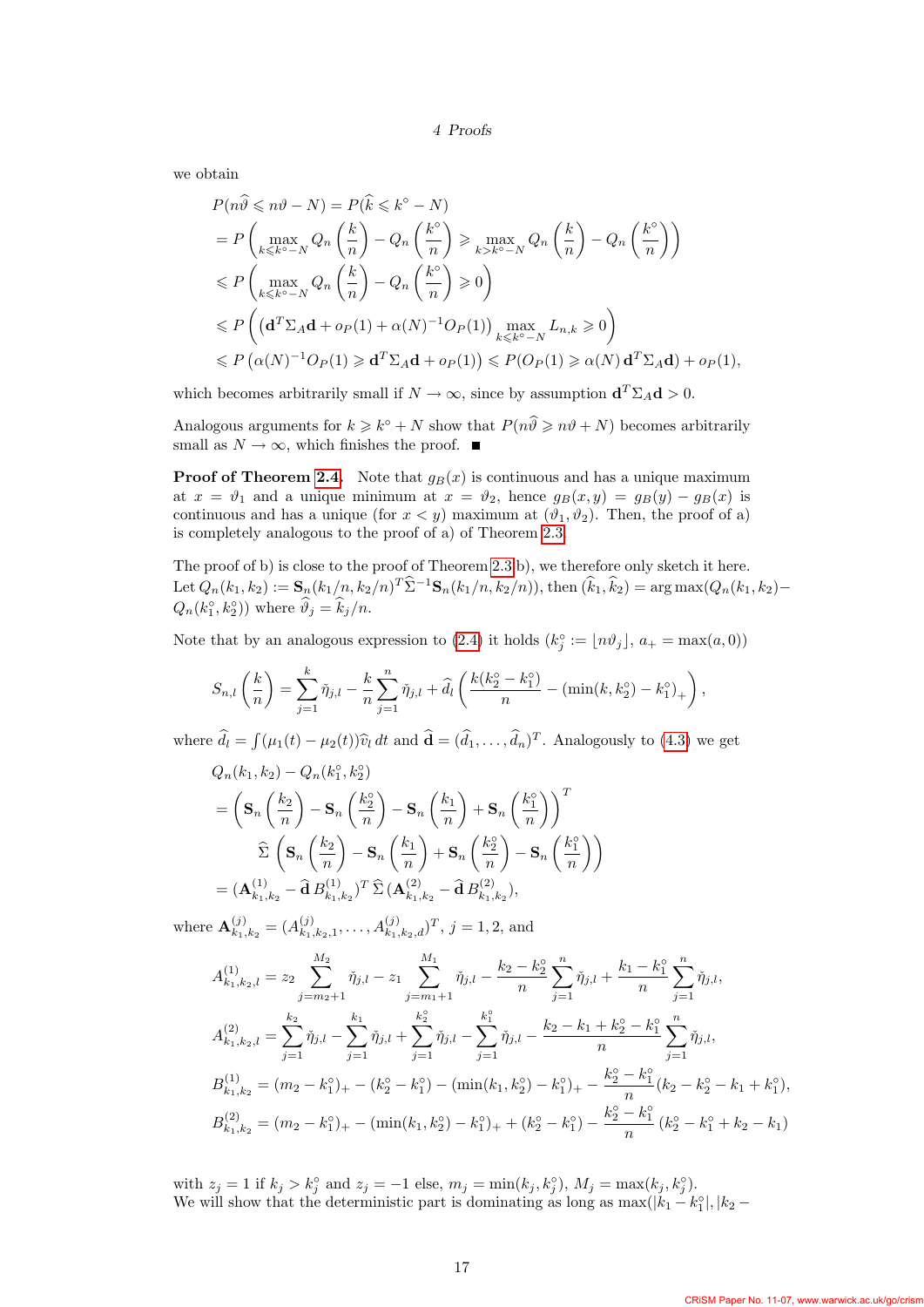$|k_2^{\circ}|$  > N. Here, the problem is that the maximum needs to be divided into six parts (instead of just two as in the proof of Theorem [2.3\)](#page-8-2). Let

$$
L_{n,k_1,k_2} := B_{k_1,k_2}^{(1)} B_{k_1,k_2}^{(2)}
$$

In all six cases one can then show that analogously to [\(4.5\)](#page-15-1)

<span id="page-18-0"></span>
$$
\frac{|L_{n,k_1,k_2}|}{n\max(|k_1 - k_1^o|, |k_2 - k_2^o|)} \geqslant c + o(1) > 0
$$
\n(4.10)

as well as analogously to [\(4.9\)](#page-16-3)

<span id="page-18-1"></span>
$$
\max L_{n,k_1,k_2} < 0. \tag{4.11}
$$

Due to limitations of space we only give the proof exemplary for the case where  $0 \leq$  $k_1 \leq k_1^{\circ} \leq k_2 \leq k_2^{\circ}$  and  $\max(|k_1 - k_1^{\circ}|, |k_2 - k_2^{\circ}|) > N$ . The other cases are not completely analogous but similar arguments can be used. In the above case we obtain

<span id="page-18-2"></span>
$$
-B_{k_1,k_2}^{(1)} = (k_2^{\circ} - k_2) \left( 1 - \frac{k_2^{\circ} - k_1^{\circ}}{n} \right) + (k_1^{\circ} - k_1) \frac{k_2^{\circ} - k_1^{\circ}}{n},\tag{4.12}
$$

and hence there exists  $c_1 > 0$  such that

$$
\frac{-B_{k_1,k_2}^{(1)}}{\max(|k_1 - k_1^{\circ}|, |k_2 - k_2^{\circ}|)} \geq c_1 + o(1).
$$

Similarly

$$
B_{k_1,k_2}^{(2)} = k_2 - k_1^{\circ} + k_2^{\circ} - k_1^{\circ} - \frac{k_2^{\circ} - k_1^{\circ}}{n} (k_2^{\circ} - k_1^{\circ} + k_2 - k_1)
$$
  
=  $k_2 \left( 1 - \frac{k_2^{\circ} - k_1^{\circ}}{n} \right) + k_1 \left( \frac{k_2^{\circ} - k_1^{\circ}}{n} \right) - k_1^{\circ} + (k_2^{\circ} - k_1^{\circ}) \left( 1 - \frac{k_2^{\circ} - k_1^{\circ}}{n} \right)$   
 $\geq k_1^{\circ} \frac{k_2^{\circ} - k_1^{\circ}}{n} + (k_2^{\circ} - k_1^{\circ}) \left( 1 - \frac{k_2^{\circ} - k_1^{\circ}}{n} \right) = (k_2^{\circ} - k_1^{\circ}) \left( 1 - \frac{k_2^{\circ}}{n} \right),$ 

hence there exists  $c_2 > 0$  such that

$$
\frac{B_{k_1,k_2}^{(2)}}{n} \geqslant c_2 + o(1),
$$

proving [\(4.10\)](#page-18-0) and [\(4.11\)](#page-18-1).

It is easy to see that analogously to [\(4.6\)](#page-16-2)

$$
\max_{\substack{k_1 < k_2 \\ \max(|k_1 - k_1^{\circ}|, |k_2 - k_2^{\circ}|) > N}} \frac{|B_{k_1, k_2}^{(2)}|}{n} = O_P(1),
$$

as well as by a case-by-case study as above, for the exemplary case cf. [\(4.12\)](#page-18-2), analogously to [\(4.6\)](#page-16-2)

$$
\max_{\substack{k_1 < k_2 \\ \max(|k_1 - k_1^{\circ}|, |k_2 - k_2^{\circ}|) > N}} \frac{|B^{(1)}_{k_1, k_2}|}{\max(|k_1 - k_1^{\circ}|, |k_2 - k_2^{\circ}|)} = O_P(1).
$$

As in the proof of Theorem [2.3](#page-8-2) it holds  $|d_l - s_l d_l| = o_P(1)$ . Analogously to [\(4.7\)](#page-16-0) we get

$$
\max_{\substack{k_1 < k_2 \\ \max(|k_1 - k_1^{\circ}|, |k_2 - k_2^{\circ}|) > N}} \frac{|A_{k_1, k_2, l}^{(1)}|}{\max(|k_1 - k_1^{\circ}|, |k_2 - k_2^{\circ}|)} = \alpha(N)^{-1} O_P(1) + o_P(1),
$$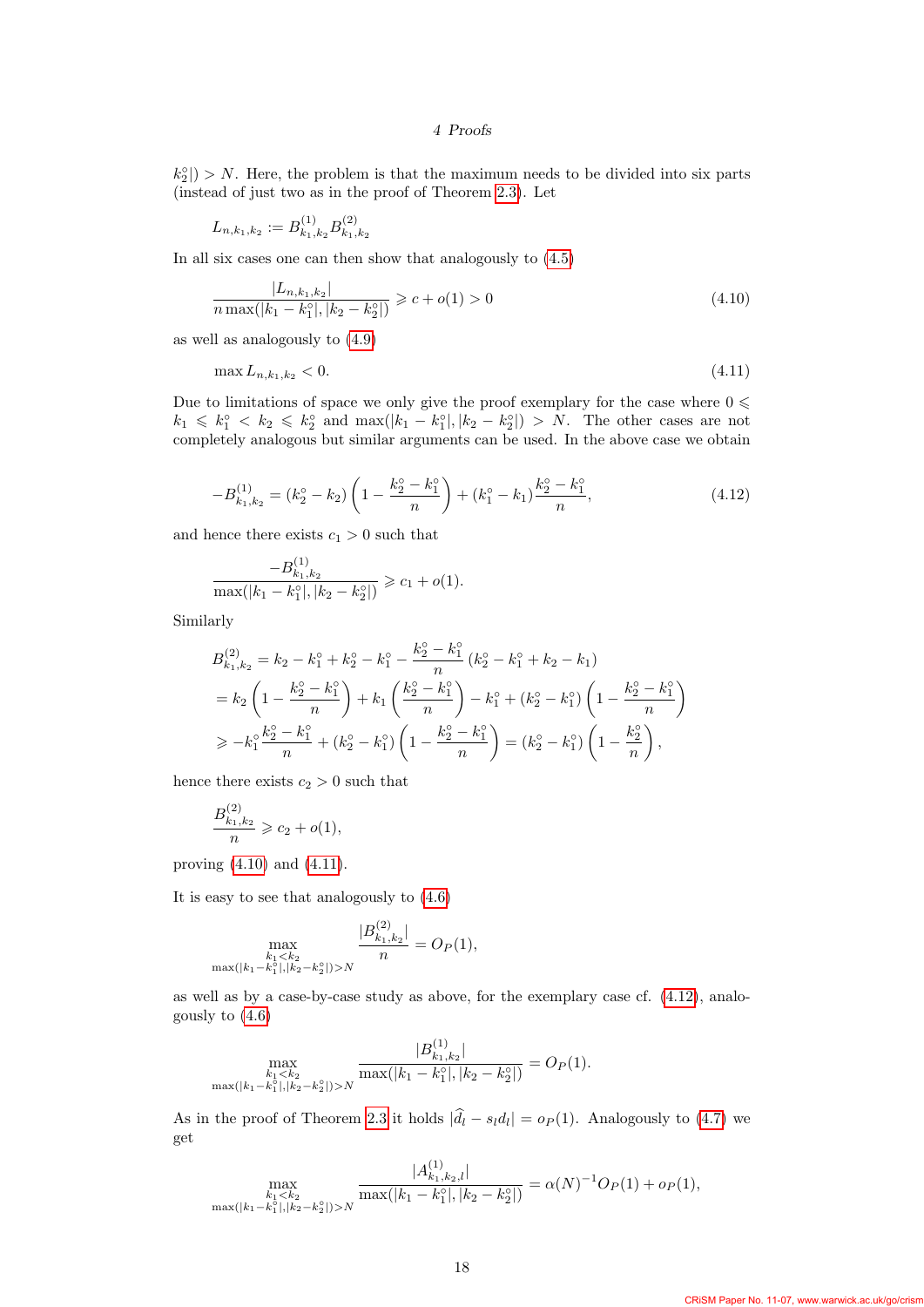as well as analogously to [\(4.8\)](#page-16-1)

 $m<sub>k</sub>$ 

$$
\max_{\substack{k_1 < k_2 \\ \max(|k_1 - k_1^{\circ}|, |k_2 - k_2^{\circ}|) > N}} \frac{|A_{k_1, k_2, l}^{(2)}|}{n} = o_P(1).
$$

The proof can now be completed as the proof of Theorem [2.3.](#page-8-2)  $\blacksquare$ 

## 4.2 Proofs of Section [3](#page-9-0)

Proof of Theorem [3.1.](#page-11-2) The assertion follows immediately from the assumptions and Lemmas 4.2 and 4.3 of Bosq [\[4\]](#page-21-12).  $\blacksquare$ 

**Proof of Lemma [3.1.](#page-12-1)** Assertion a) for  $L^p - m$ -approximable sequences has been proven in Hörmann and Kokoszka  $[10]$ , Theorem 3.1. The proof for mixing sequences is very similar, where we use the version of Davydovs covariance inequality for Hilbert space valued random variables due to Dehling and Philipp [\[6\]](#page-21-14) (Lemma 2.2)  $(t^{-1} +$  $r^{-1} + s^{-1} = 1$ :

<span id="page-19-0"></span>
$$
|\mathcal{E}\langle Y_1(\cdot), Y_{1+h}(\cdot)\rangle - \langle \mathcal{E} Y_1(\cdot), \mathcal{E} Y_{1+h}(\cdot)\rangle| \le 15\alpha_h^{1/t} \left(\mathcal{E} \|Y_1(\cdot)\|^r\right)^{1/r} \left(\mathcal{E} \|Y_{1+h}(\cdot)\|^s\right)^{1/s},\tag{4.13}
$$

where  $\langle \cdot, \cdot \rangle = \langle \cdot, \cdot \rangle_{\mathcal{Z}}$  is the scalar product on  $L^2(\mathcal{Z})$ . It holds

$$
\int \int (\widehat{c}_n(t,s) - c(t,s))^2 dt ds
$$
  
\n
$$
\leq 2 \int \int \left( \frac{1}{n} \sum_{i=1}^n Y_i(t) Y_i(s) - E Y_1(t) Y_1(s) \right)^2 dt ds + 2 \left\| \frac{1}{n} \sum_{i=1}^n Y_i(\cdot) \right\|^4.
$$

 $Z_i(t,s) = Y_i(t)Y_i(s) \in L^2(\mathcal{Z} \times \mathcal{Z})$  is strong mixing with mixing rate  $\alpha_h$ . Some calculations and [\(4.13\)](#page-19-0) yield

$$
n \mathbf{E} \int \int \left( \frac{1}{n} \sum_{i=1}^{n} Y_i(t) Y_i(s) - \mathbf{E} Y_1(t) Y_1(s) \right)^2 dt ds
$$
  
\n
$$
= \sum_{|h| < n} \left( 1 - \frac{|h|}{n} \right) (\mathbf{E} \langle Z_1, Z_{1+h} \rangle_{\mathcal{Z} \times \mathcal{Z}} - \langle \mathbf{E} Z_1, \mathbf{E} Z_{1+h} \rangle_{\mathcal{Z} \times \mathcal{Z}})
$$
  
\n
$$
\leq c \left( \mathbf{E} \| Z_1 \|_{\mathcal{Z} \times \mathcal{Z}}^{2 + \delta/2} \right)^{\frac{2}{2 + \delta/2}} \sum_{h \geq 1} \alpha_h^{\frac{\delta}{4 + \delta}}
$$
  
\n
$$
\leq c' \left( \mathbf{E} \| Y_1(\cdot) \|_{\mathcal{Z}}^{4 + \delta} \right)^{\frac{4}{4 + \delta}} < \infty,
$$

for some constants  $c, c' > 0$ . Hence  $\int \int \left(\frac{1}{n} \sum_{i=1}^n Y_i(t)Y_i(s) - \mathbf{E}Y_1(t)Y_1(s)\right)^2 dt ds =$  $O_P(n^{-1})$ . Analogously one obtains

$$
\left\| \frac{1}{n} \sum_{i=1}^n Y_i(\cdot) \right\|^2 = O_P(n^{-1}).
$$

Assertion b) follows analogously to Berkes et al. [\[3\]](#page-21-2), proof of Lemma 1, on using [\(4.1\)](#page-14-1).

**Proof of Theorem [3.2.](#page-12-0)** For the proof of a) let  $\gamma_l$  be the eigenvalue of  $k(\cdot, \cdot)$  belonging to the  $w_l$  and  $\lambda_l$  the eigenvalue of  $c(\cdot, \cdot)$  belonging to  $v_l$ . We prove the contrapositive. To this end assume

$$
\int_{\mathcal{Z}} \Delta(t) w_l(t) dt = 0 \quad l = 1, \dots, d.
$$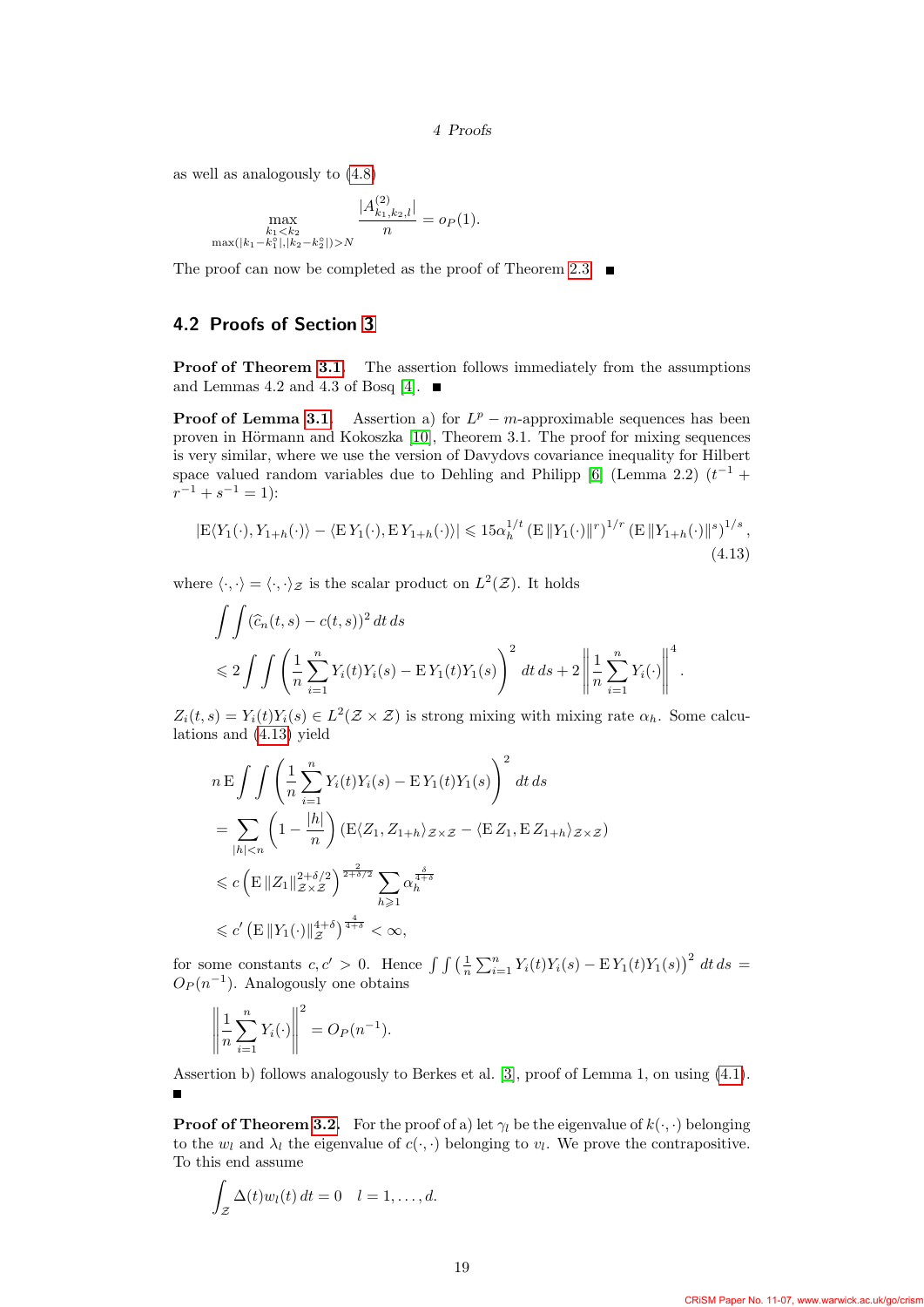This implies

$$
\int c(t,s)w_l(s) ds = \int k(t,s)w_l(s) ds - \theta(1-\theta)\Delta(t) \int \Delta(s)w_l(s) ds
$$
  
=  $\gamma_l w_l(t), \quad l = 1,..., d.$  (4.14)

This shows that  $\gamma_l, l = 1, \ldots, d$ , are eigenvalues of  $c(t, s)$  with eigenfunctions  $w_l$ . Hence, there exist  $r_1, r_2, \ldots, r_d, r_s \neq r_t$  for  $s \neq t$ , such that  $\gamma_l = \lambda_{r_l}$  and  $w_l = \pm v_{r_l}$ .

Recall the min-max principle for the *l*-largest eigenvalue  $\beta_l$  of a compact non-negative operator Γ in a Hilbert space with inner product  $\langle \cdot, \cdot \rangle$  (cf. e.g. Gohberg et al. [\[9\]](#page-21-15), Theorem 4.9.1)

<span id="page-20-0"></span>
$$
\beta_l = \min_{\substack{S \subset \mathcal{Z} \\ \dim(S) = l - 1}} \max_{\substack{x \perp S \\ ||x|| = 1}} \langle \Gamma x, x \rangle. \tag{4.15}
$$

For the covariance operator it holds

$$
\langle Cx, x \rangle = \int_{\mathcal{Z}} \int_{\mathcal{Z}} x(t)c(t, s)x(s)dtds
$$
  

$$
\leqslant \int_{\mathcal{Z}} \int_{\mathcal{Z}} x(t)c(t, s)x(s)dtds + \theta(1 - \theta) \left( \int_{\mathcal{Z}} x(t)\Delta(t) dt \right)^2 = \langle Kx, x \rangle,
$$

where  $\langle \cdot, \cdot \rangle$  is the scalar product in the Hilbert space  $\mathcal{L}^2(\mathcal{Z})$  and  $Cx = \int_{\mathcal{Z}} c(\cdot, s)x(s) ds$ and an analogous expression for  $K$ . Hence we can conclude from the min-max principle

$$
\lambda_l = \min_{\substack{S \subset \mathcal{Z} \\ \dim(S) = l - 1}} \max_{\substack{x \perp S \\ \|x\| = 1}} \langle Cx, x \rangle \leq \min_{\substack{S \subset \mathcal{Z} \\ \dim(S) = l - 1}} \max_{\substack{x \perp S \\ \|x\| = 1}} \langle Kx, x \rangle = \gamma_l. \tag{4.16}
$$

In particular

 $\lambda_1 \leqslant \gamma_1 = \lambda_{r_1} \leqslant \lambda_1$ 

hence  $\lambda_1 = \gamma_1$ . Analogously one can deduct inductively that  $\lambda_l = \gamma_l$ ,  $l = 2, \ldots, d$ . This implies  $w_l = \pm v_l$  and hence  $\int \Delta(t)v_l(t) dt = \pm \int \Delta(t)w_l(t) dt = 0, l = 1, ..., d$ .

Concerning b) let  $||x_0|| = 1$  with  $\int \Delta(t)x_0(t) dt \neq 0$ . By [\(4.15\)](#page-20-0)

$$
\gamma_{1,D} = \max_{\|x\|=1} \left( \int \int x(t)c(t,s)x(s) dt ds + D^2 \theta (1-\theta) \left( \int \Delta(t)x(t) dt \right)^2 \right)
$$
  
\n
$$
\geq D^2 \theta (1-\theta) \left( \int \Delta(t)x_0(t) dt \right)^2 \to \infty
$$

as  $D^2 \rightarrow \infty$ , where  $\gamma_{1,D}$  is the largest eigenvalue belonging to the contaminated covariance kernel  $k_D$  associated with the change  $\Delta_D$ .

In particular, there exists  $D_0 > 0$  such that for all  $|D| \geq D_0$  it holds  $\gamma_{1,D} > \lambda_1$ , where  $\lambda_1$  is the largest eigenvalue of the uncontaminated covariance kernel c.

Suppose that for those D it holds  $\int \Delta_D(t)w_{1,D}(t) = 0$ , then by [\(4.15\)](#page-20-0)

$$
\gamma_{1,D} = \iint w_{1,D}(t) k_D(t,s) w_{1,D}(s) dt ds
$$
  
= 
$$
\iint w_{1,D}(t) c(t,s) w_{1,D}(s) dt ds + \theta (1 - \theta) \left( \int \Delta_D(t) w_{1,D}(t) dt \right)^2
$$
  
\$\leq\$ max<sub>||x||=1</sub> 
$$
\iint x(t) c(t,s) x(s) dt ds = \lambda_1,
$$

which is a contradiction. Hence  $\int \Delta_D(t)w_{1,D}(t) \neq 0$  for all  $|D| \geq D_0$ .